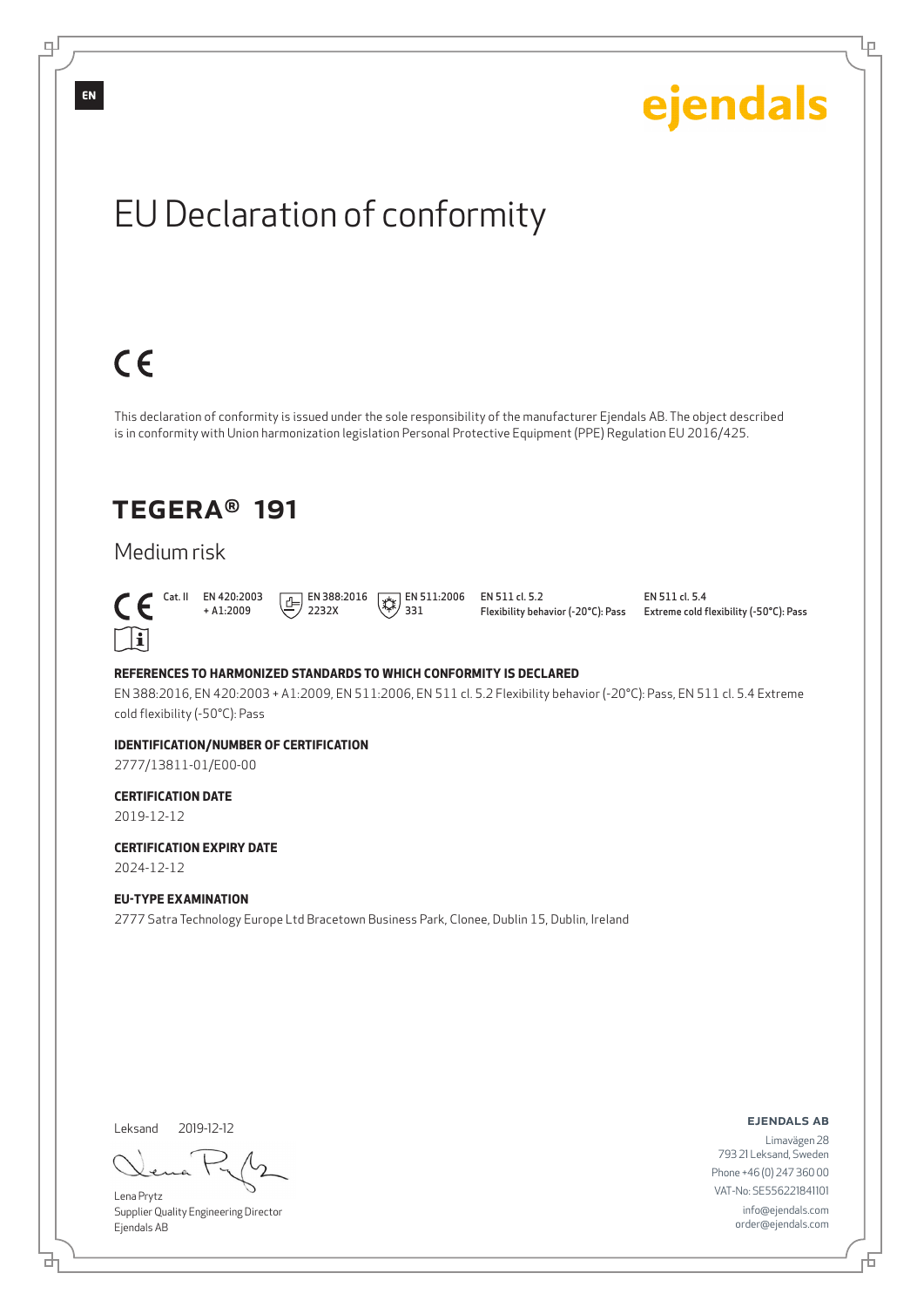Ļμ

# EU-försäkran om överensstämmelse

# $C \in$

Denna försäkran om överensstämmelse utfärdas på eget ansvar av tillverkaren Ejendals AB. Föremålet för försäkran överensstämmer med EU-harmoniserad lagstiftning för personlig skyddsutrustning (PPE), EU-förordning 2016/425.

## TEGERA® 191

## Medelhög risk



+ A1:2009  $\boxed{E}$  EN 388:2016 2232X

 $\left(\frac{1}{2}\right)$  EN 511:2006 331

EN 511 cl. 5.2 Flexibility behavior (-20°C): Pass EN 511 cl. 5.4 Extreme cold flexibility (-50°C): Pass

#### **HÄNVISNINGAR TILL DE HARMONISERADE STANDARDER SOM AVSES MED FÖRSÄKRAN OM ÖVERENSSTÄMMELSE**

EN 388:2016, EN 420:2003 + A1:2009, EN 511:2006, EN 511 cl. 5.2 Flexibility behavior (-20°C): Pass, EN 511 cl. 5.4 Extreme cold flexibility (-50°C): Pass

#### **IDENTIFIERING/CERTIFIKATSNUMMER**

2777/13811-01/E00-00

#### **CERTIFIERINGSDATUM**

2019-12-12

## **CERTIFIERINGENS UTGÅNGSDATUM**

2024-12-12

#### **EU-TYPKONTROLL**

2777 Satra Technology Europe Ltd Bracetown Business Park, Clonee, Dublin 15, Dublin, Ireland

Leksand 2019-12-12

브

Lena Prytz Supplier Quality Engineering Director Ejendals AB

#### ejendals ab

Đ

Limavägen 28 793 21 Leksand, Sweden Phone +46 (0) 247 360 00 VAT-No: SE556221841101 info@ejendals.com order@ejendals.com

டி

**SV**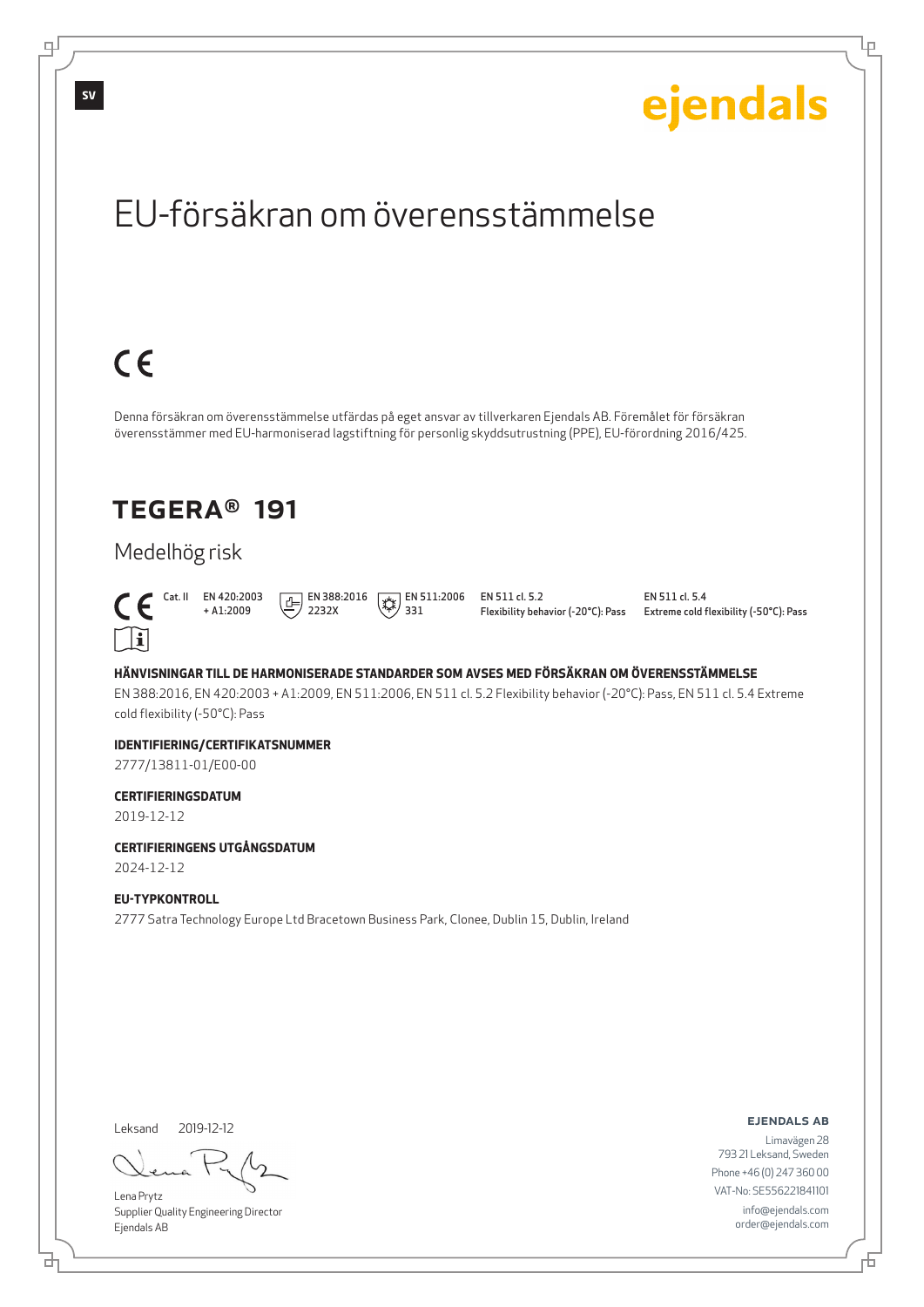

EN 388:2016, EN 420:2003 + A1:2009, EN 511:2006, EN 511 cl. 5.2 Flexibility behavior (-20°C): Pass, EN 511 cl. 5.4 Extreme cold flexibility (-50°C): Pass

#### **IDENTIFIKATION/CERTIFICERINGSNUMMER**

2777/13811-01/E00-00

#### **CERTIFICERINGSDATO**

2019-12-12

**UDLØB PÅ CERTIFICERING** 2024-12-12

#### **EU-TYPEAFPRØVNING**

2777 Satra Technology Europe Ltd Bracetown Business Park, Clonee, Dublin 15, Dublin, Ireland

Leksand 2019-12-12

브

Lena Prytz Supplier Quality Engineering Director Ejendals AB

ejendals ab

Đ

Ļμ

Limavägen 28 793 21 Leksand, Sweden Phone +46 (0) 247 360 00 VAT-No: SE556221841101 info@ejendals.com order@ejendals.com

டி

**DA**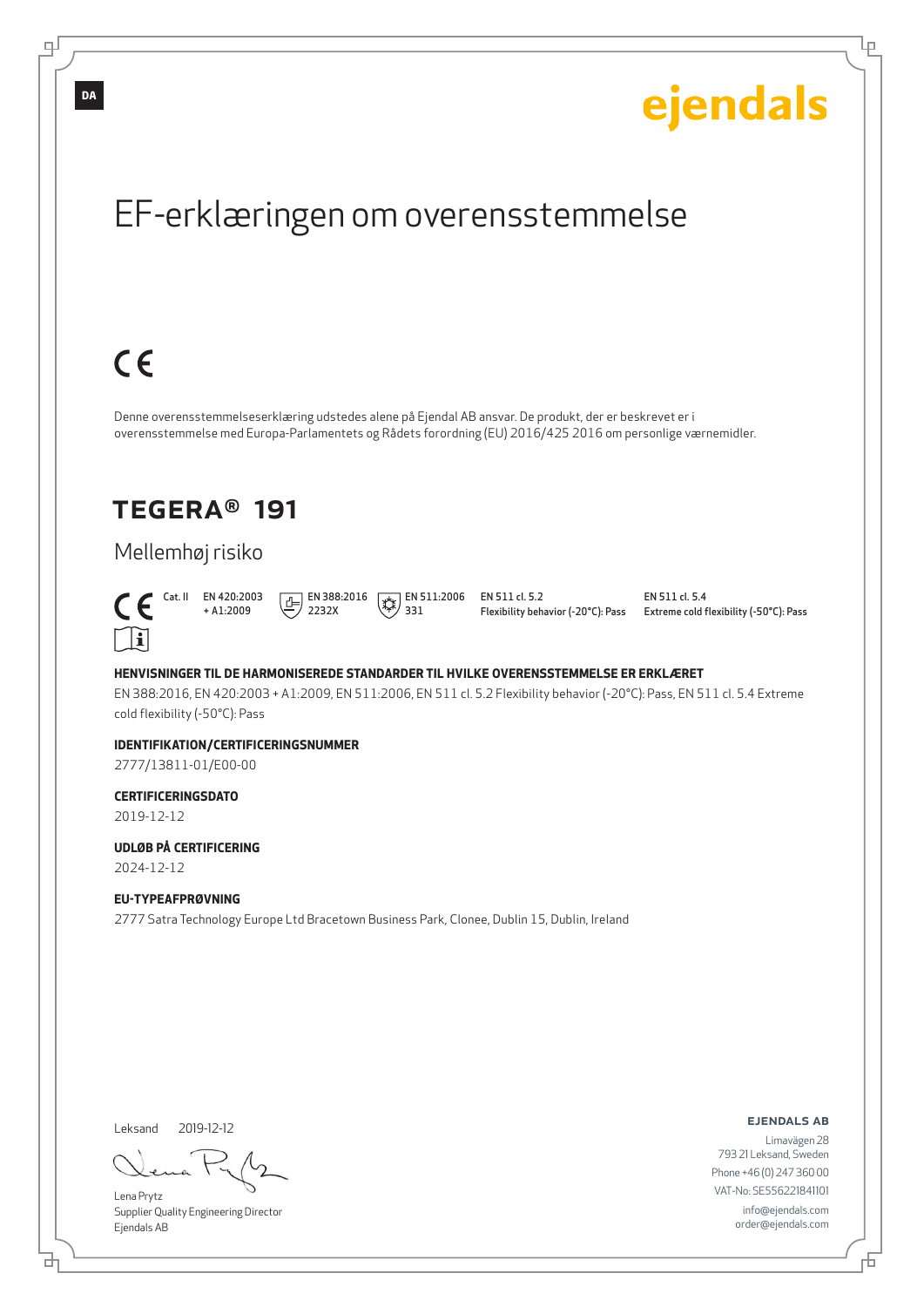Lр

# EU-asetuksen Vaatimustenmukaisuusvakuutus

# $C \in$

Valmistaja Ejendals AB antaa tämän vaatimustenmukaisuusvakuutuksen omalla vastuullaan. Kuvattu vakuutuksen kohde täyttää Euroopan unionin yhdenmukaistamislainsäädännössä henkilösuojaimia koskevan asetuksen EU 2016/425 vaatimukset.

## TEGERA® 191

## Keskitason riski



+ A1:2009  $\boxed{1}$  EN 388:2016 2232X

 $\left(\begin{matrix} 1 & 1 \\ 1 & 2 \\ 2 & 3 \end{matrix}\right)$  = 511:2006 331

EN 511 cl. 5.2 Flexibility behavior (-20°C): Pass EN 511 cl. 5.4 Extreme cold flexibility (-50°C): Pass

#### **VIITTAUKSET YHDENMUKAISTETTUIHIN STANDARDEIHIN, JOITA VAATIMUSTENMUKAISUUSVAKUUTUS KOSKEE**

EN 388:2016, EN 420:2003 + A1:2009, EN 511:2006, EN 511 cl. 5.2 Flexibility behavior (-20°C): Pass, EN 511 cl. 5.4 Extreme cold flexibility (-50°C): Pass

#### **SERTIFIKAATIN NUMERO**

2777/13811-01/E00-00

#### **SERTIFIOINTIPÄIVÄMÄÄRÄ**

2019-12-12

## **SERTIFIKAATIN VIIMEINEN VOIMASSAOLOPÄIVÄ**

2024-12-12

#### **EU-TYYPPITARKASTUS**

2777 Satra Technology Europe Ltd Bracetown Business Park, Clonee, Dublin 15, Dublin, Ireland

Leksand 2019-12-12

브

Lena Prytz Supplier Quality Engineering Director Ejendals AB

#### ejendals ab

Đ

Limavägen 28 793 21 Leksand, Sweden Phone +46 (0) 247 360 00 VAT-No: SE556221841101 info@ejendals.com order@ejendals.com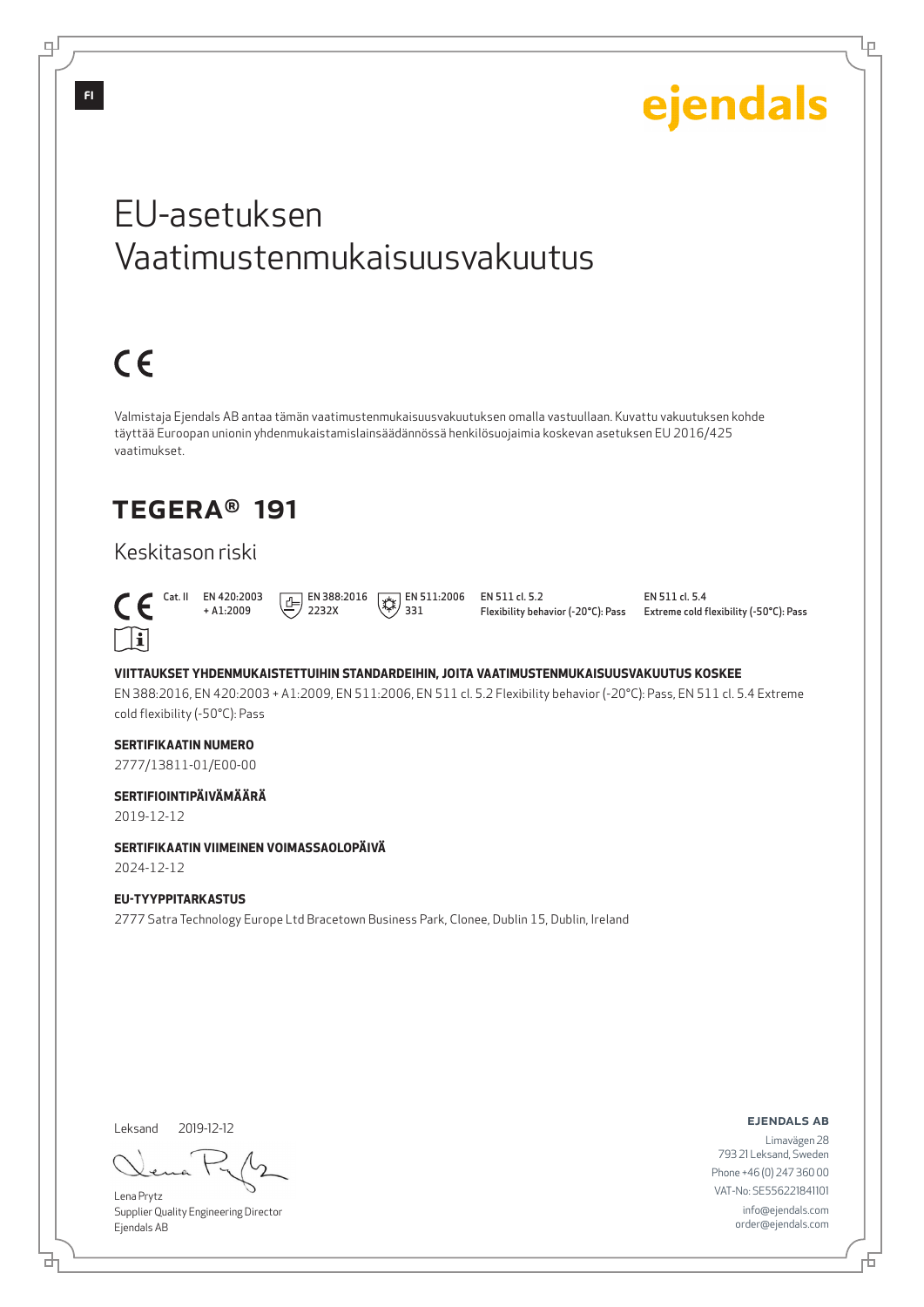Ļμ

# Déclaration de conformité de l'Union Européenne

# $C \in$

La présente déclaration de conformité est établie sous la seule responsabilité du fabricant, Ejendals AB. L'objet décrit est conforme à la Règlementation 2016/425 de l'Union Européenne sur l'harmonisation des législations de l'Union Européenne relatives aux équipements de protection individuelle (EPI).

## TEGERA® 191

## Risque moyen



 Cat. II EN 420:2003 + A1:2009  $\boxed{E}$  EN 388:2016 2232X

#### $\left(\frac{1}{2}k\right)$  EN 511:2006 331

EN 511 cl. 5.2 Flexibility behavior (-20°C): Pass EN 511 cl. 5.4 Extreme cold flexibility (-50°C): Pass

#### **RÉFÉRENCES AUX NORMES HARMONISÉES PAR RAPPORT AUXQUELLES LA CONFORMITÉ EST DÉCLARÉE**

EN 388:2016, EN 420:2003 + A1:2009, EN 511:2006, EN 511 cl. 5.2 Flexibility behavior (-20°C): Pass, EN 511 cl. 5.4 Extreme cold flexibility (-50°C): Pass

#### **IDENTIFICATION/NUMÉRO DE CERTIFICATION**

2777/13811-01/E00-00

#### **DATE DE CERTIFICATION**

2019-12-12

## **DATE D'EXPIRATION DU CERTIFICAT**

2024-12-12

#### **EXAMEN UE DE TYPE**

2777 Satra Technology Europe Ltd Bracetown Business Park, Clonee, Dublin 15, Dublin, Ireland

Leksand 2019-12-12

Lena Prytz Supplier Quality Engineering Director Ejendals AB

ejendals ab

Đ

Limavägen 28 793 21 Leksand, Sweden Phone +46 (0) 247 360 00 VAT-No: SE556221841101 info@ejendals.com order@ejendals.com

டி

브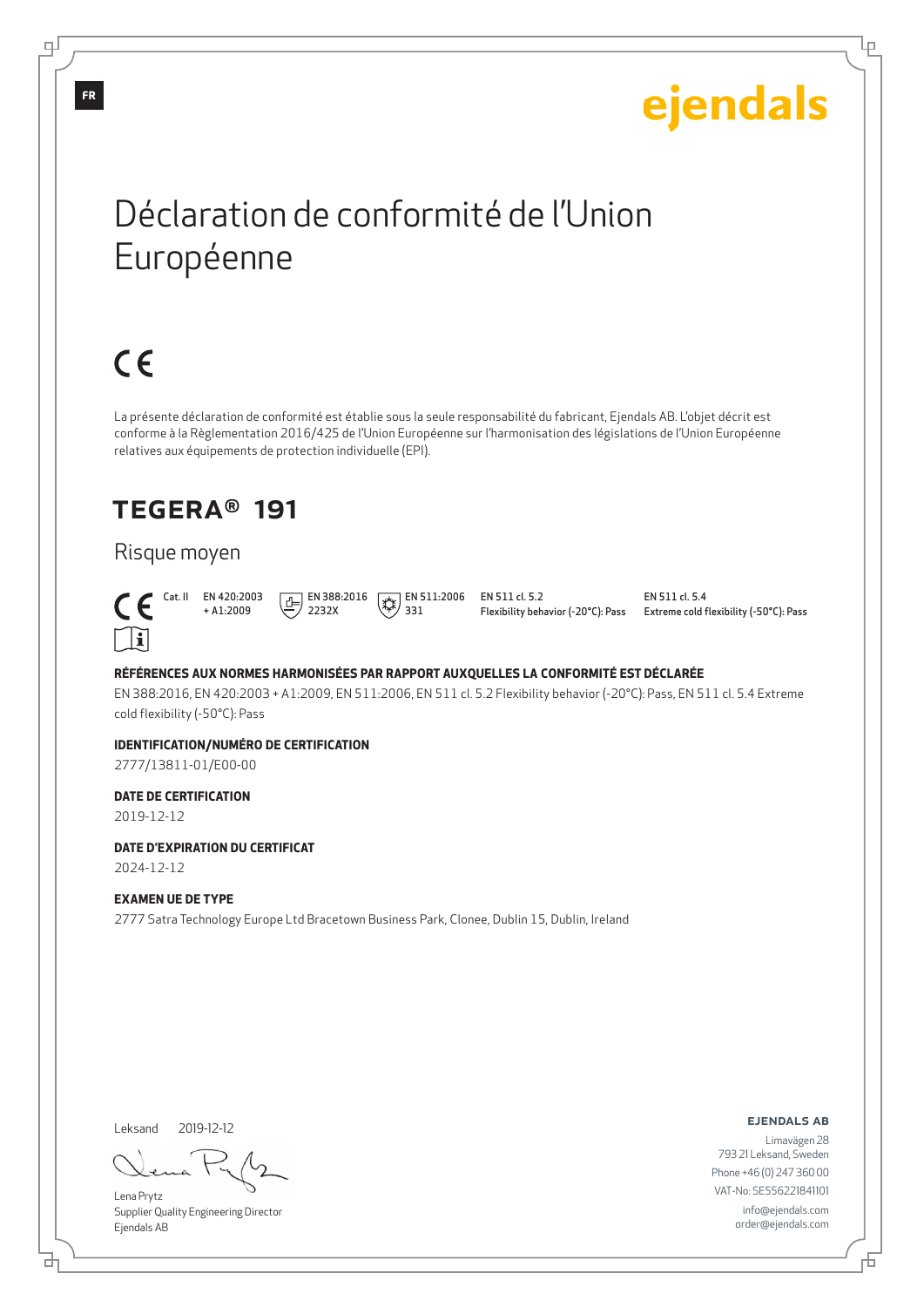

2777/13811-01/E00-00

#### **DATUM DER ZERTIFIZIERUNG**

2019-12-12

#### **ABLAUFDATUM DES ZERTIFIKATES**

2024-12-12

#### **EG-BAUMUSTERPRÜFUNG**

2777 Satra Technology Europe Ltd Bracetown Business Park, Clonee, Dublin 15, Dublin, Ireland

Leksand 2019-12-12

브

Lena Prytz Supplier Quality Engineering Director Ejendals AB

ejendals ab

Limavägen 28 793 21 Leksand, Sweden Phone +46 (0) 247 360 00 VAT-No: SE556221841101 info@ejendals.com order@ejendals.com

**DE**

டி

# ejendals

Ļμ

Đ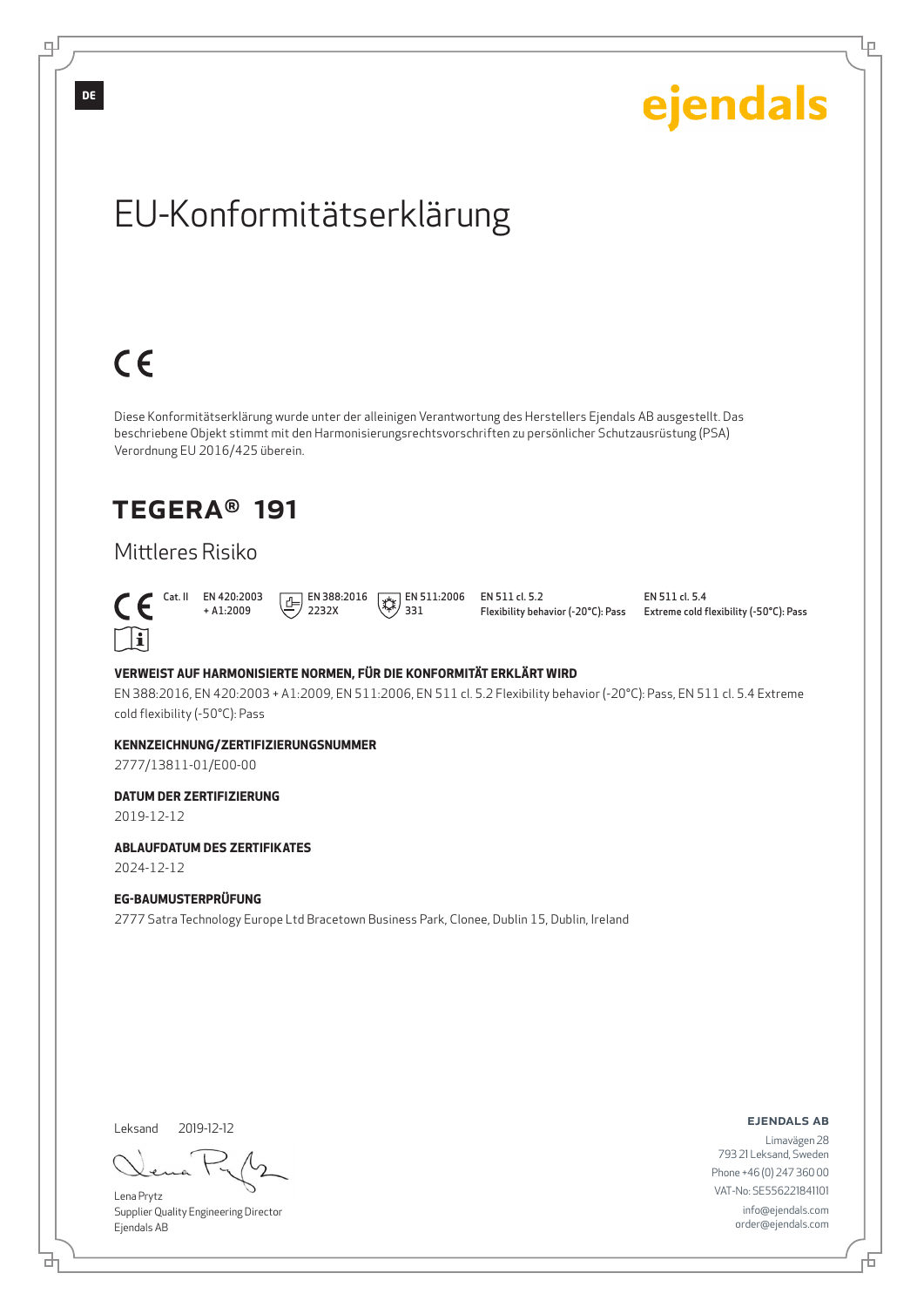டி

**NO**

ejendals

Ļμ

# EU-samsvarserklæring

# $C \in$

Denne samsvarserklæringen er gitt ut ene og alene under ansvaret til produsenten Ejendals AB. Objektet som er beskrevet, er i samsvar med EUs harmoniseringsregelverk EU-forskrift for personlig verneutstyr (PVU) EU 2016/425.

## TEGERA® 191

## Middels risiko



+ A1:2009  $\boxed{E}$  EN 388:2016 2232X

 $\left(\begin{matrix} 1 & 1 \\ 1 & 2 \\ 2 & 3 \end{matrix}\right)$  = 511:2006 331

EN 511 cl. 5.2 Flexibility behavior (-20°C): Pass EN 511 cl. 5.4 Extreme cold flexibility (-50°C): Pass

#### **REFERANSER TIL HARMONISERTE STANDARDER MED ERKLÆRT OVERENSSTEMMELSE**

EN 388:2016, EN 420:2003 + A1:2009, EN 511:2006, EN 511 cl. 5.2 Flexibility behavior (-20°C): Pass, EN 511 cl. 5.4 Extreme cold flexibility (-50°C): Pass

#### **IDENTIFISERING/SERTIFISERINGSNUMMER**

2777/13811-01/E00-00

#### **SERTIFISERINGSDATO**

2019-12-12

#### **UTLØPSDATO SERTIFISERING**

2024-12-12

#### **UNDERSØKELSE EU-TYPE**

2777 Satra Technology Europe Ltd Bracetown Business Park, Clonee, Dublin 15, Dublin, Ireland

Leksand 2019-12-12

브

Lena Prytz Supplier Quality Engineering Director Ejendals AB

ejendals ab

Limavägen 28 793 21 Leksand, Sweden Phone +46 (0) 247 360 00 VAT-No: SE556221841101 info@ejendals.com order@ejendals.com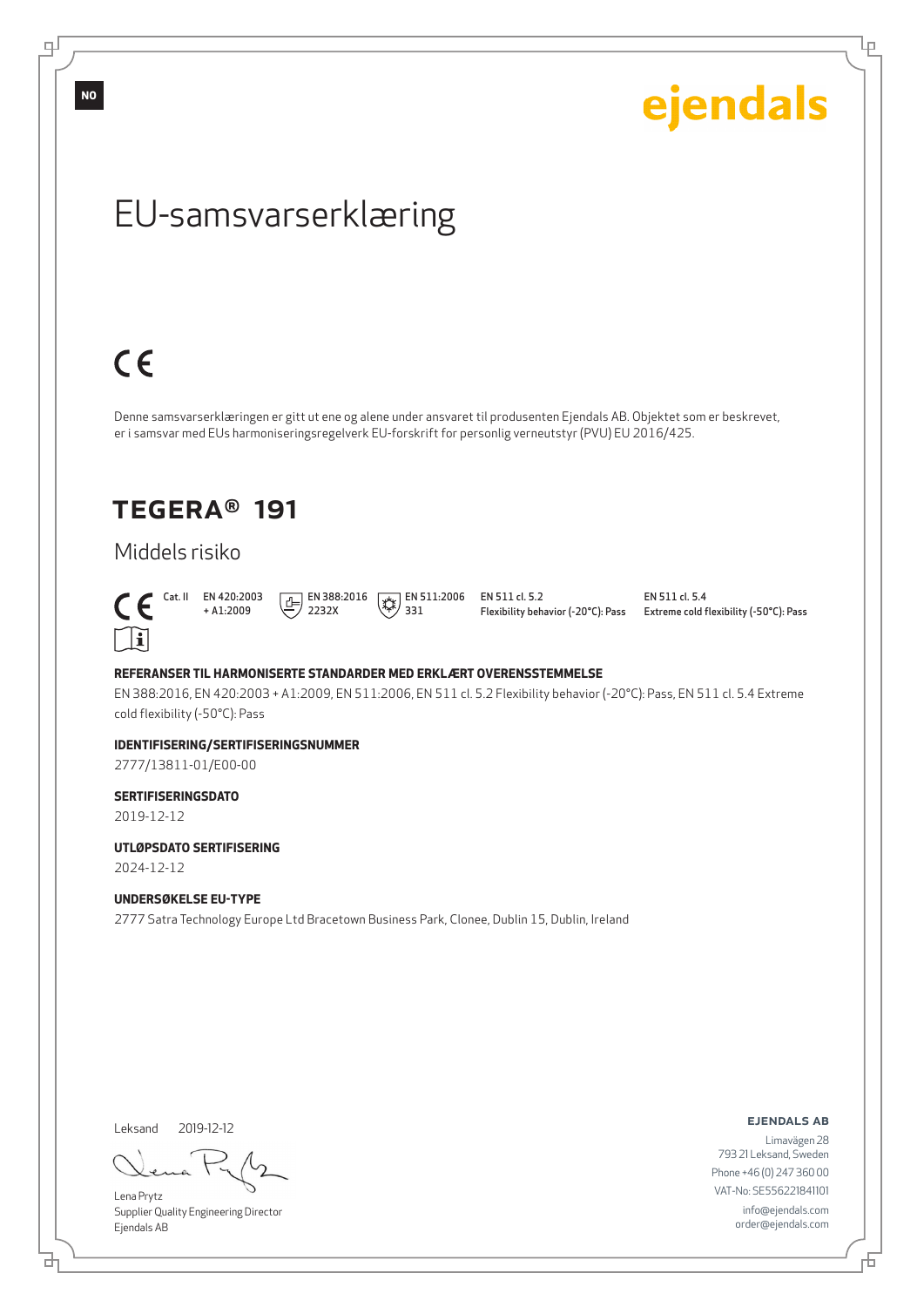Lр

# ЕС Декларация соответствия

# $C \in$

Эта декларация соответствия выпущена под ответственностью производителя Ejendals AB. Объект соответствует законодательным требованиям ЕС, указанным в Регламенте о средствах индивидуальной защиты (СИЗ) 2016/425.

## TEGERA® 191

#### Средний риск



 $\bigcap_{+ A1:2009}^{\text{Cat. II}}$  EN 420:2003 + A1:2009  $E$  EN 388:2016 2232X

 $\sqrt{\frac{1}{2}}$  EN 511:2006 EN 511 cl. 5.2 Flexibility behavior (-20°C): Pass

EN 511 cl. 5.4 Extreme cold flexibility (-50°C): Pass

#### **ССЫЛКИ НА ГАРМОНИЗИРОВАННЫЕ СТАНДАРТЫ, СООТВЕТСТВИЕ КОТОРЫМ ЗАЯВЛЕНО**

331

EN 388:2016, EN 420:2003 + A1:2009, EN 511:2006, EN 511 cl. 5.2 Flexibility behavior (-20°C): Pass, EN 511 cl. 5.4 Extreme cold flexibility (-50°C): Pass

#### **ИДЕНТИФИКАЦИОННЫЙ НОМЕР / НОМЕР СЕРТИФИКАТА**

2777/13811-01/E00-00

#### **ДАТА ВЫДАЧИ СЕРТИФИКАТА**

2019-12-12

#### **ДАТА ОКОНЧАНИЯ СРОКА ДЕЙСТВИЯ СЕРТИФИКАТА** 2024-12-12

#### **ТЕСТИРОВАНИЕ ПО СТАНДАРТУ ЕС**

2777 Satra Technology Europe Ltd Bracetown Business Park, Clonee, Dublin 15, Dublin, Ireland

Leksand 2019-12-12

브

Lena Prytz Supplier Quality Engineering Director Ejendals AB

ejendals ab

舌

Limavägen 28 793 21 Leksand, Sweden Phone +46 (0) 247 360 00 VAT-No: SE556221841101 info@ejendals.com order@ejendals.com

**RU**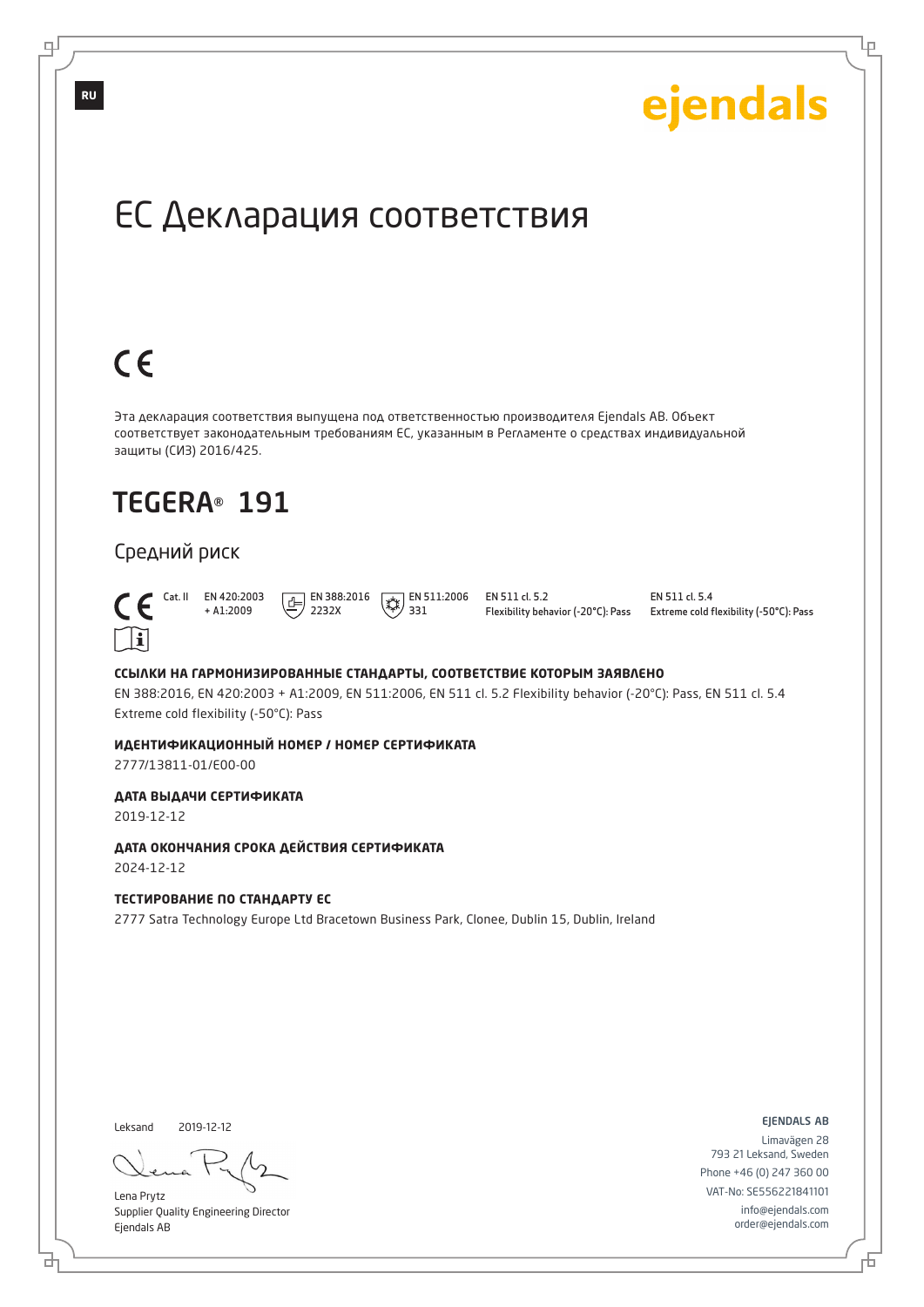

EN 511 cl. 5.4 Extreme cold flexibility (-50°C): Pass

ejendals

Ļμ

#### **VERWIJZINGEN NAAR GEHARMONISEERDE NORMEN WAAROP DE CONFORMITEITSVERKLARING BETREKKING HEEFT**

EN 388:2016, EN 420:2003 + A1:2009, EN 511:2006, EN 511 cl. 5.2 Flexibility behavior (-20°C): Pass, EN 511 cl. 5.4 Extreme cold flexibility (-50°C): Pass

#### **IDENTIFICATIE/NUMMER CERTIFICERING**

2777/13811-01/E00-00

#### **CERTIFICERINGSDATUM**

2019-12-12

**VERVALDATUM CERTIFICERING**

2024-12-12

#### **EU-TYPEONDERZOEK**

2777 Satra Technology Europe Ltd Bracetown Business Park, Clonee, Dublin 15, Dublin, Ireland

Leksand 2019-12-12

브

Lena Prytz Supplier Quality Engineering Director Ejendals AB

ejendals ab

Đ

Limavägen 28 793 21 Leksand, Sweden Phone +46 (0) 247 360 00 VAT-No: SE556221841101 info@ejendals.com order@ejendals.com

**NL**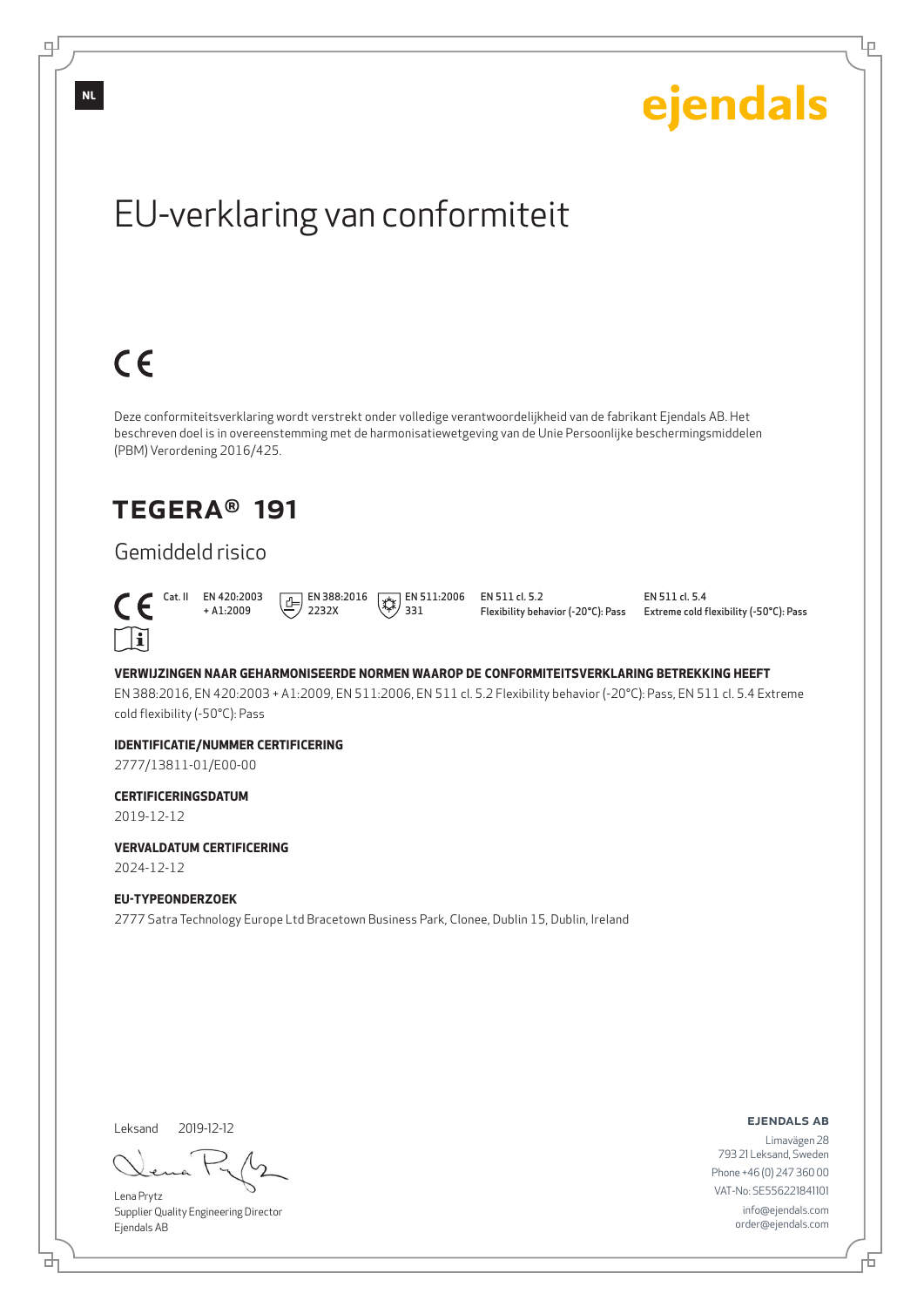

ejendals ab

Limavägen 28 793 21 Leksand, Sweden Phone +46 (0) 247 360 00 VAT-No: SE556221841101 info@ejendals.com order@ejendals.com

#### Leksand 2019-12-12

브

Lena Prytz Supplier Quality Engineering Director Ejendals AB

**IT**

டி

## TEGERA® 191

### Rischio medio



EN 511 cl. 5.4 Extreme cold flexibility (-50°C): Pass

ejendals

Ļμ

#### **RIFERIMENTI ALLE NORME ARMONIZZATE ALLE QUALI SI DICHIARA LA CONFORMITÀ**

EN 388:2016, EN 420:2003 + A1:2009, EN 511:2006, EN 511 cl. 5.2 Flexibility behavior (-20°C): Pass, EN 511 cl. 5.4 Extreme

#### **IDENTIFICAZIONE/NUMERO DI CERTIFICAZIONE**

2777/13811-01/E00-00

#### **DATA DI CERTIFICAZIONE**

2019-12-12

#### **DATA DI SCADENZA DELLA CERTIFICAZIONE**

2024-12-12

#### **ESAME TIPO UE**

2777 Satra Technology Europe Ltd Bracetown Business Park, Clonee, Dublin 15, Dublin, Ireland

Đ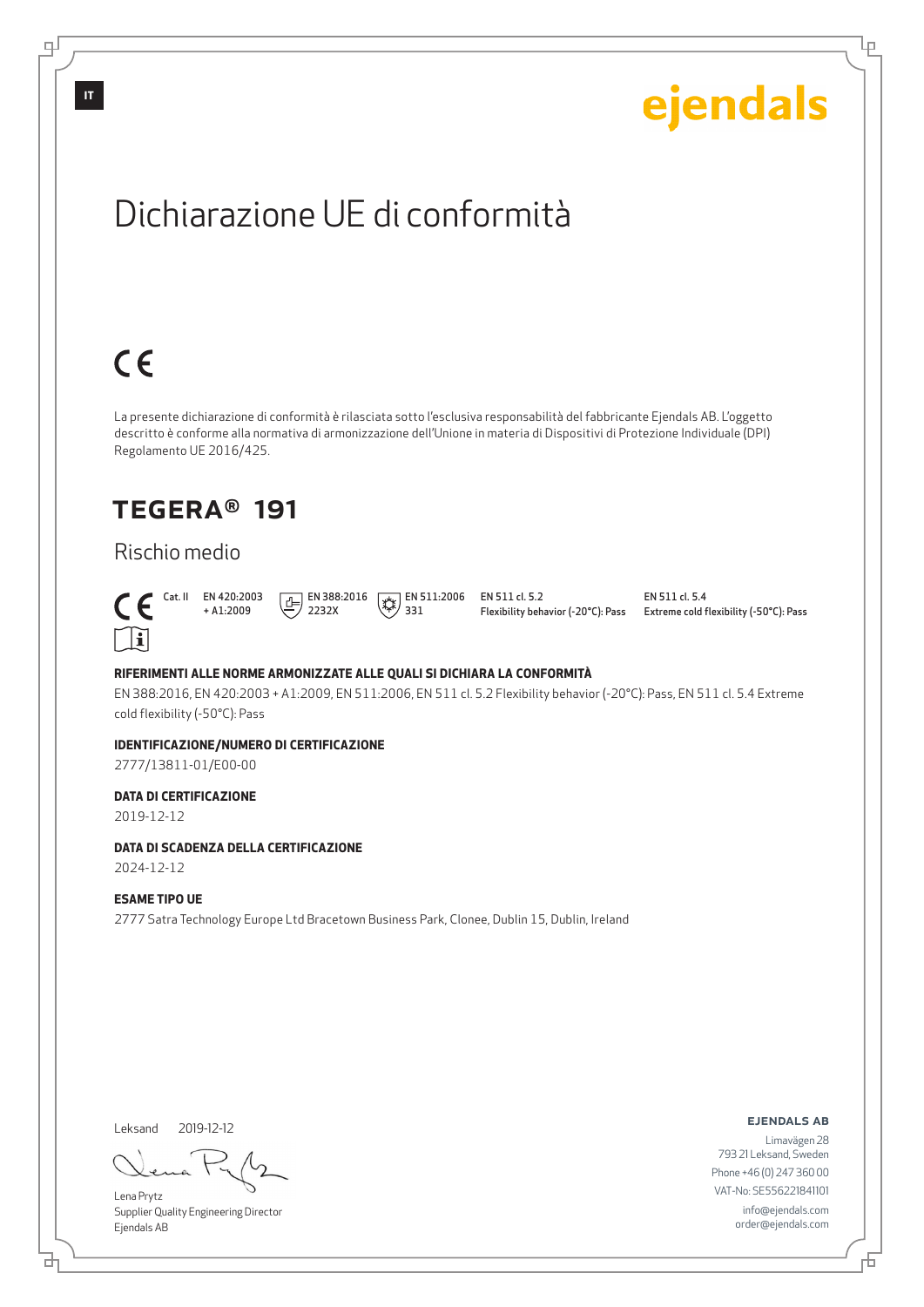டி

Lр

# Deklaracja zgodności UE

# $C \in$

Niniejsza deklaracja zgodności została wydana na wyłączną odpowiedzialność producenta, firmy Ejendals AB. Przedmiot opisany w niniejszej deklaracji jest zgodny z wymaganiami unijnego prawodawstwa harmonizacyjnego, zawartymi w rozporządzeniu EU 2016/425 w sprawie środków ochrony indywidualnej.

## TEGERA® 191

## Średnie ryzyko



 Cat. II EN 420:2003 + A1:2009  $\boxed{1}$  EN 388:2016 2232X

 $\left(\frac{1}{2}\right)$  EN 511:2006 331

EN 511 cl. 5.2 Flexibility behavior (-20°C): Pass EN 511 cl. 5.4 Extreme cold flexibility (-50°C): Pass

#### **ODWOŁANIA DO NORM ZHARMONIZOWANYCH, W ODNIESIENIU DO KTÓRYCH DEKLAROWANA JEST ZGODNOŚĆ**

EN 388:2016, EN 420:2003 + A1:2009, EN 511:2006, EN 511 cl. 5.2 Flexibility behavior (-20°C): Pass, EN 511 cl. 5.4 Extreme cold flexibility (-50°C): Pass

#### **IDENTYFIKACJA/NUMER CERTYFIKATU**

2777/13811-01/E00-00

#### **DATA WYSTAWIENIA CERTYFIKATU**

2019-12-12

#### **DATA WAŻNOŚCI CERTYFIKATU**

2024-12-12

#### **BADANIE TYPU UE**

2777 Satra Technology Europe Ltd Bracetown Business Park, Clonee, Dublin 15, Dublin, Ireland

Leksand 2019-12-12

Lena Prytz Supplier Quality Engineering Director Ejendals AB

#### ejendals ab

Limavägen 28 793 21 Leksand, Sweden Phone +46 (0) 247 360 00 VAT-No: SE556221841101 info@ejendals.com order@ejendals.com

브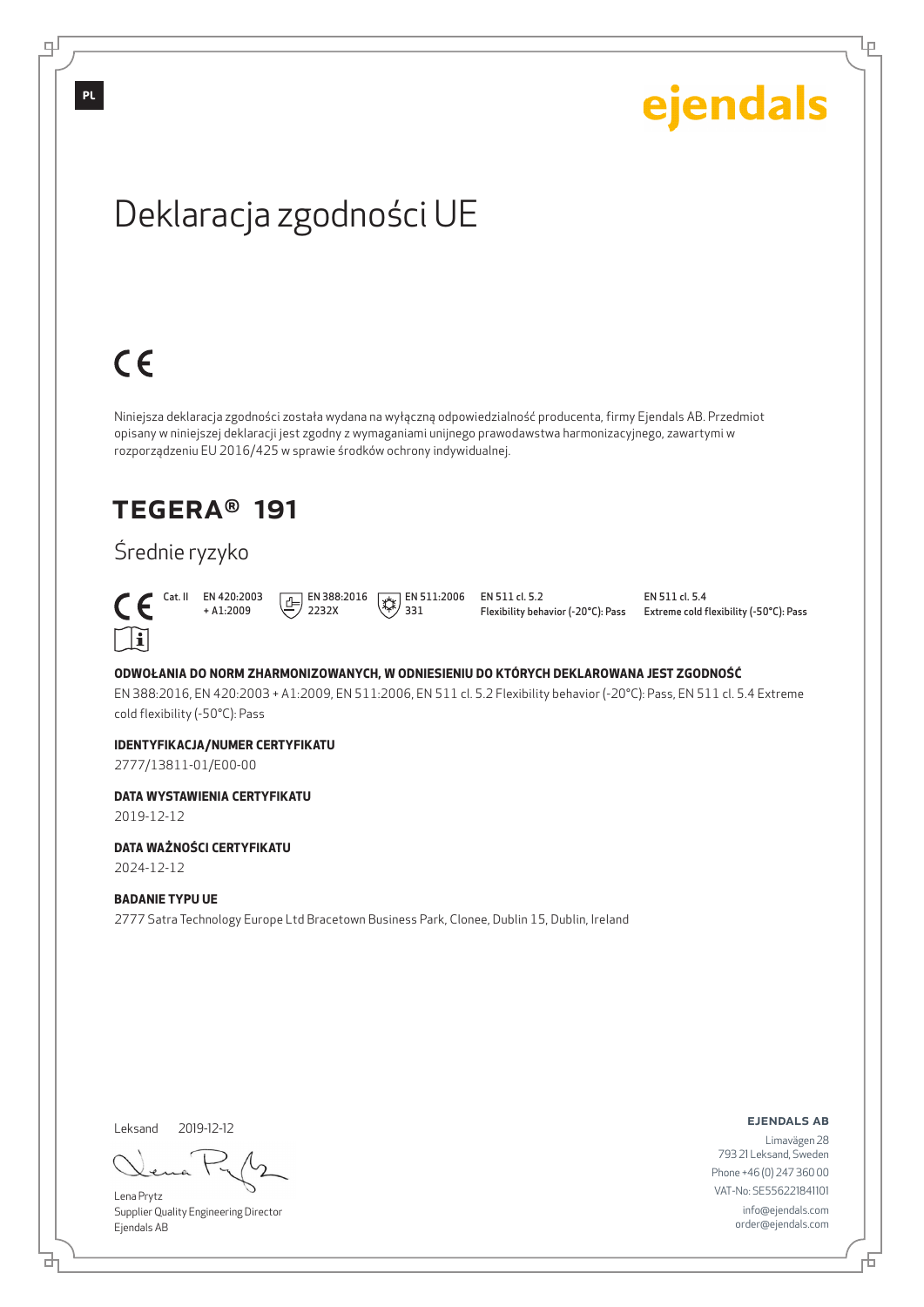Ļμ

# Declaración UE de conformidad

# $C \in$

Esta declaración de conformidad se publica bajo la responsabilidad exclusiva del fabricante Ejendals AB. El objeto descrito está en conformidad con la legislación de armonización europea sobre equipos de protección personal (PPE) Reglamento UE 2016/425.

## TEGERA® 191

## Riesgo medio



 Cat. II EN 420:2003 + A1:2009  $\boxed{E}$  EN 388:2016 2232X

 $\left(\frac{1}{2}\right)$  EN 511:2006 331

EN 511 cl. 5.2 Flexibility behavior (-20°C): Pass EN 511 cl. 5.4 Extreme cold flexibility (-50°C): Pass

#### **REFERENCIAS A LAS NORMAS ARMONIZADAS A LAS CUALES SE DECLARA LA CONFORMIDAD**

EN 388:2016, EN 420:2003 + A1:2009, EN 511:2006, EN 511 cl. 5.2 Flexibility behavior (-20°C): Pass, EN 511 cl. 5.4 Extreme cold flexibility (-50°C): Pass

#### **IDENTIFICACIÓN/NÚMERO DE CERTIFICACIÓN**

2777/13811-01/E00-00

#### **FECHA DE CERTIFICACIÓN**

2019-12-12

#### **FECHA DE CADUCIDAD DE LA CERTIFICACIÓN**

2024-12-12

#### **ANÁLISIS DE TIPO UE**

2777 Satra Technology Europe Ltd Bracetown Business Park, Clonee, Dublin 15, Dublin, Ireland

Leksand 2019-12-12

브

Lena Prytz Supplier Quality Engineering Director Ejendals AB

ejendals ab

Đ

Limavägen 28 793 21 Leksand, Sweden Phone +46 (0) 247 360 00 VAT-No: SE556221841101 info@ejendals.com order@ejendals.com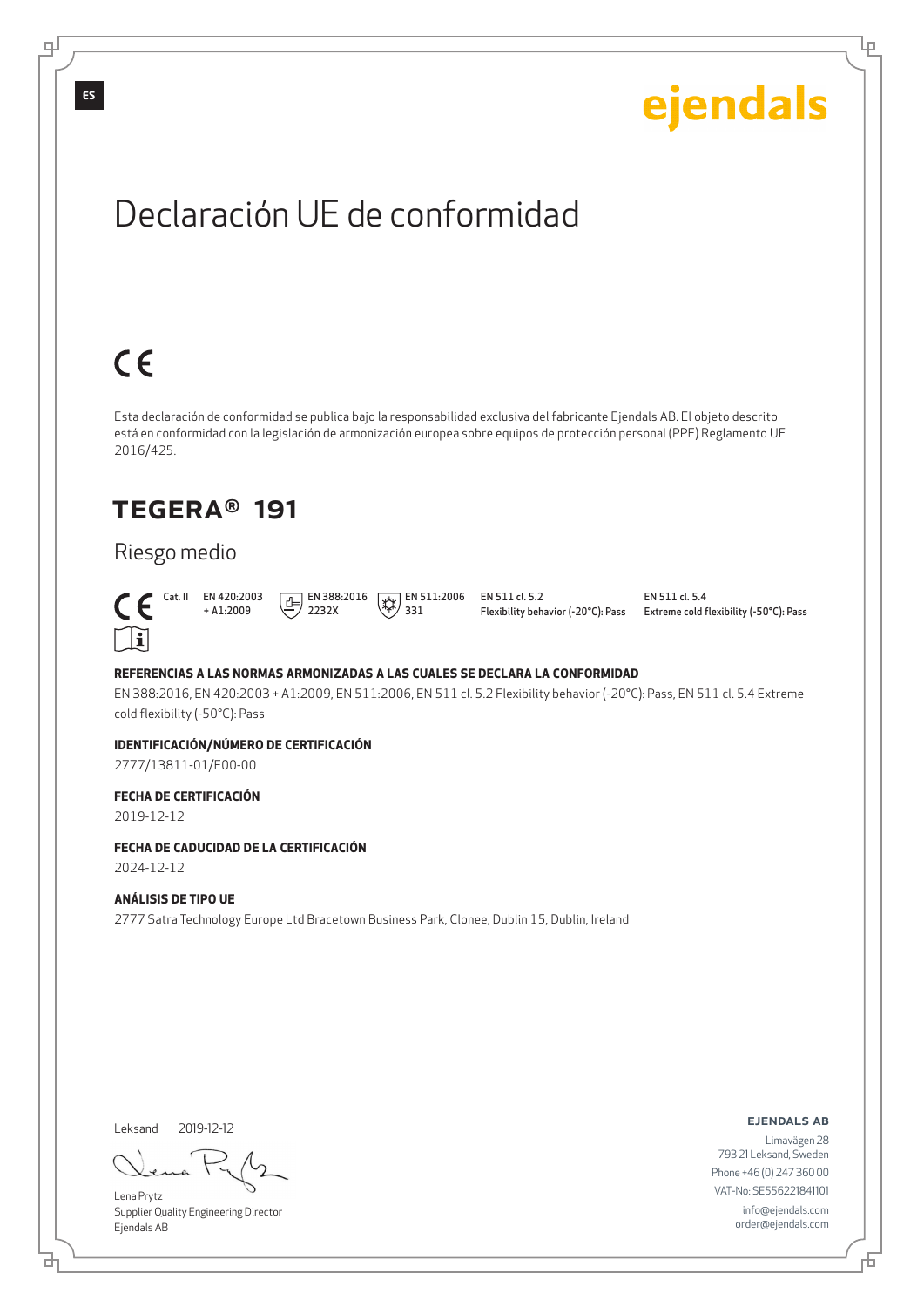

Prohlášení EU o shodě výrobku

2019-12-12

#### **DATUM KONCE PLATNOSTI CERTIFIKACE**

2024-12-12

#### **TYPOVÁ ZKOUŠKA EU**

2777 Satra Technology Europe Ltd Bracetown Business Park, Clonee, Dublin 15, Dublin, Ireland

Leksand 2019-12-12

브

Lena Prytz Supplier Quality Engineering Director Ejendals AB

ejendals ab

Đ

Limavägen 28 793 21 Leksand, Sweden Phone +46 (0) 247 360 00 VAT-No: SE556221841101 info@ejendals.com order@ejendals.com

# $C \in$

Toto prohlášení o shodě se vydává na výhradní odpovědnost výrobce, kterým je Ejendals AB. Popsaný předmět je ve shodě s harmonizačními právními předpisy Unie: nařízením EU 2016/425 o osobních ochranných prostředcích (OOP).

## TEGERA® 191

## Střední riziko

 $\cap$ il

 $\left(\frac{1}{2}\right)$  EN 511:2006 331

EN 511 cl. 5.2 Flexibility behavior (-20°C): Pass EN 511 cl. 5.4 Extreme cold flexibility (-50°C): Pass

ejendals

Ļμ

EN 388:2016, EN 420:2003 + A1:2009, EN 511:2006, EN 511 cl. 5.2 Flexibility behavior (-20°C): Pass, EN 511 cl. 5.4 Extreme cold flexibility (-50°C): Pass

#### **OZNAČENÍ/ČÍSLO CERTIFIKACE**

2777/13811-01/E00-00

#### **DATUM CERTIFIKACE**

டி

**CS**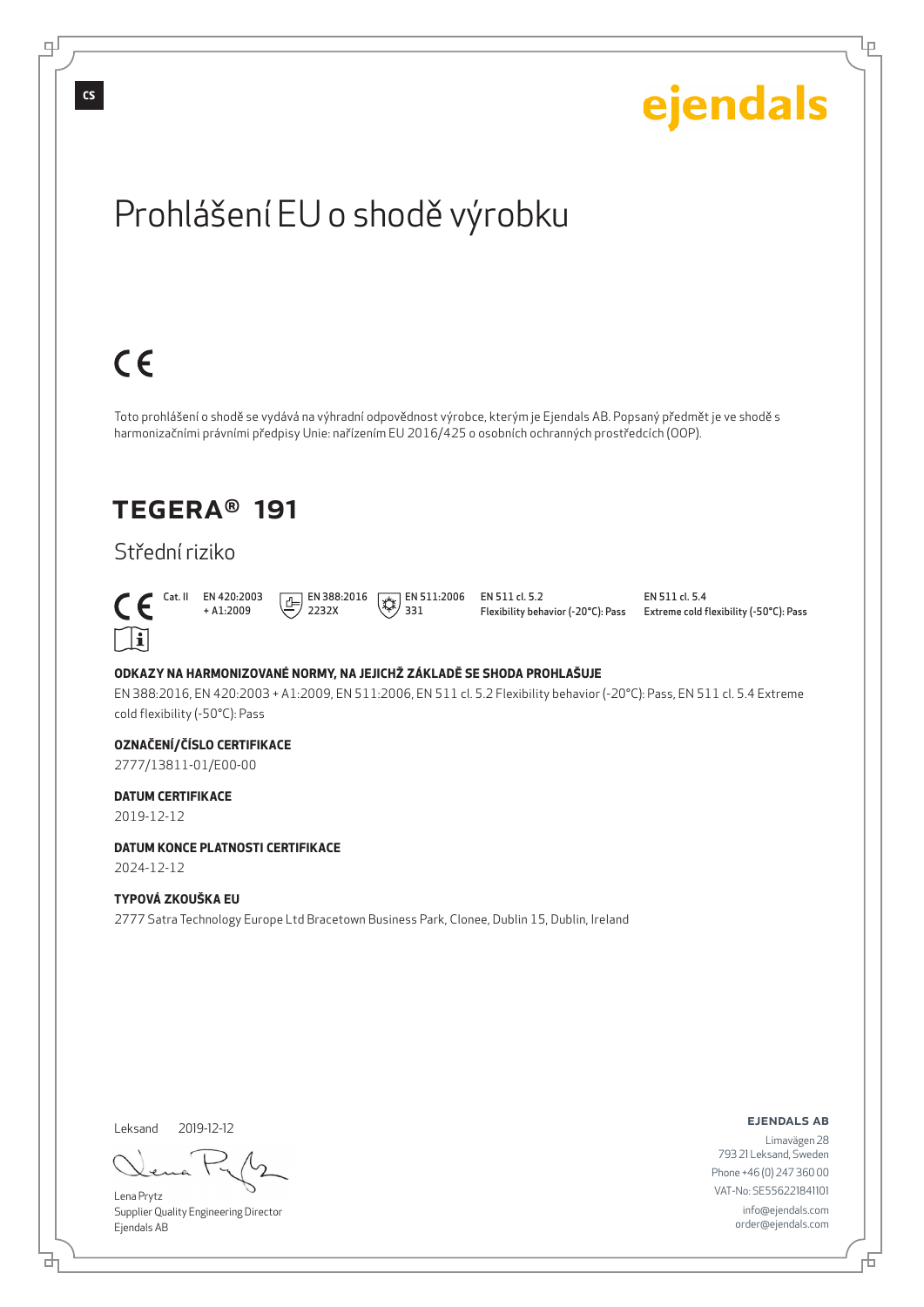

EU-megfelelőségi nyilatkozat

# Közepes kockázat



 $C \in$ 

 Cat. II EN 420:2003  $\boxed{E}$  EN 388:2016 2232X  $\left(\frac{1}{2}\right)$  EN 511:2006

EN 511 cl. 5.2 Flexibility behavior (-20°C): Pass EN 511 cl. 5.4 Extreme cold flexibility (-50°C): Pass

ejendals

#### **HIVATKOZVA A HARMONIZÁLT SZABVÁNYOKRA, AMELYEKRE A MEGFELELŐSÉGI NYILATKOZAT VONATKOZIK**

331

EN 388:2016, EN 420:2003 + A1:2009, EN 511:2006, EN 511 cl. 5.2 Flexibility behavior (-20°C): Pass, EN 511 cl. 5.4 Extreme cold flexibility (-50°C): Pass

#### **TANÚSÍTÁS AZONOSÍTÓ-/SORSZÁMA**

+ A1:2009

2777/13811-01/E00-00

## **TANÚSÍTÁS DÁTUMA**

2019-12-12

#### **TANÚSÍTÁS LEJÁRATA** 2024-12-12

#### **EU-TÍPUSÚ VIZSGÁLAT**

2777 Satra Technology Europe Ltd Bracetown Business Park, Clonee, Dublin 15, Dublin, Ireland

Leksand 2019-12-12

브

Lena Prytz Supplier Quality Engineering Director Ejendals AB

#### ejendals ab

Limavägen 28 793 21 Leksand, Sweden Phone +46 (0) 247 360 00 VAT-No: SE556221841101 info@ejendals.com order@ejendals.com

**HU**

டி

Ļμ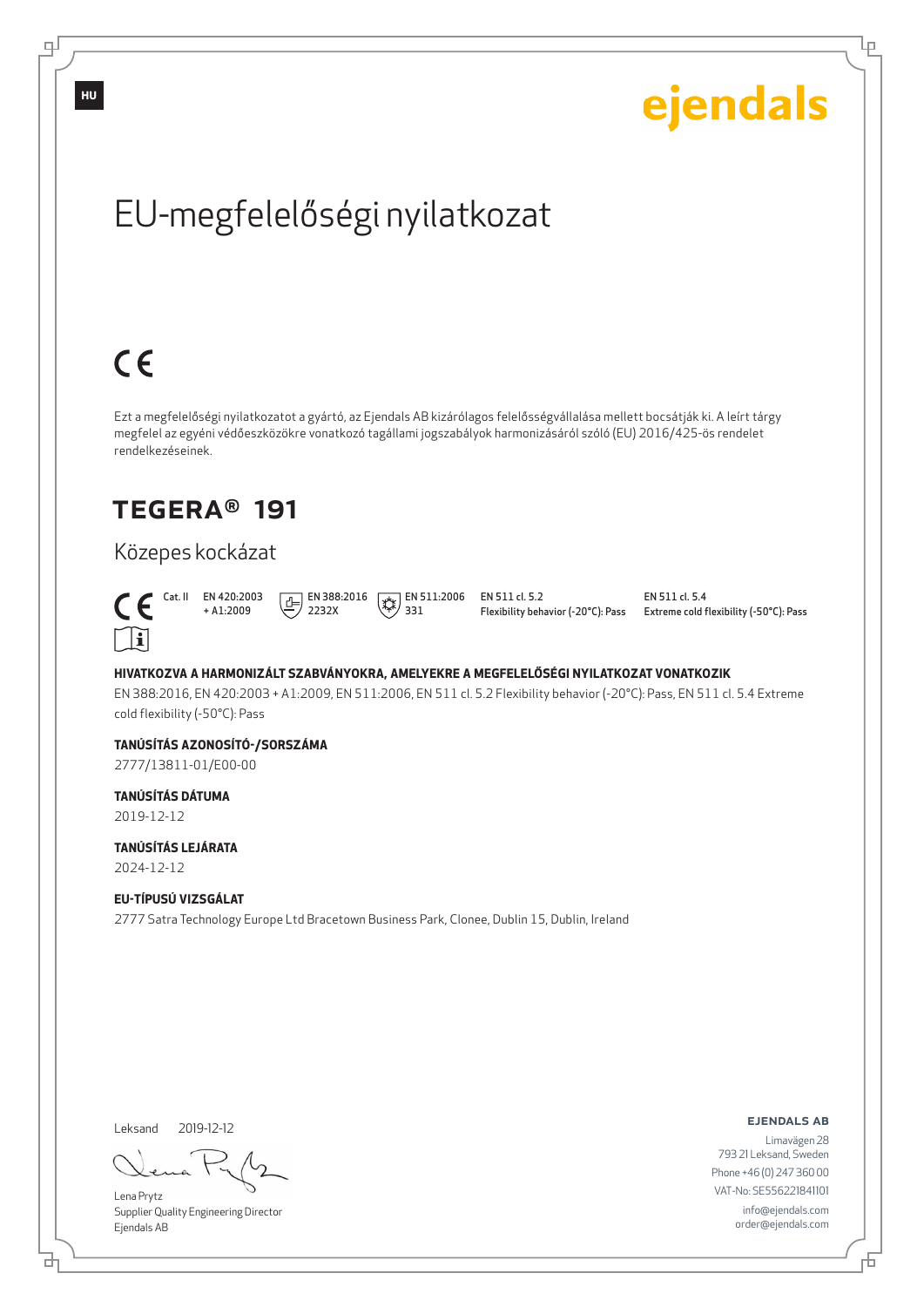

브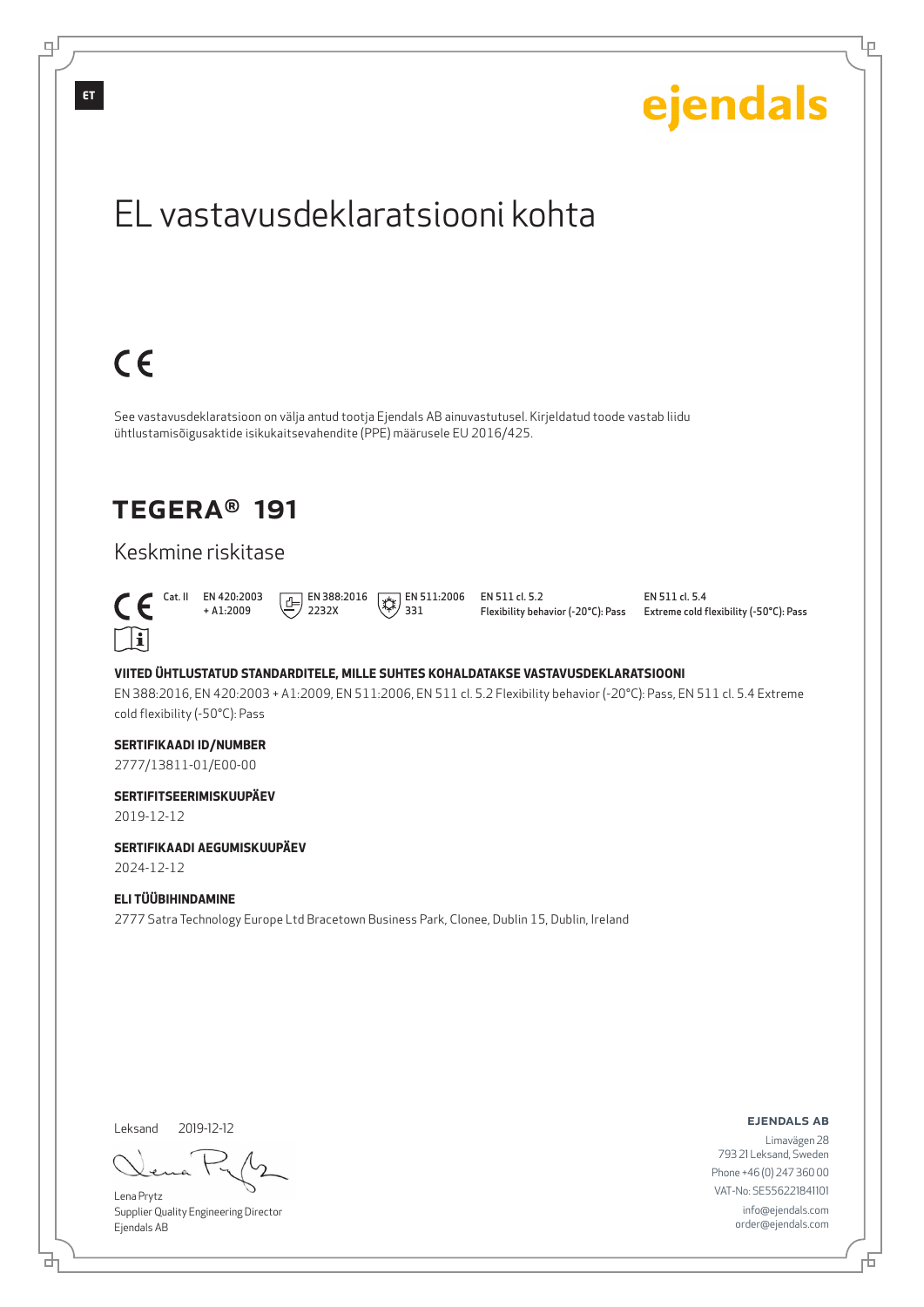# Declaração UE de conformidade

Esta declaração de conformidade é emitida sob a exclusiva responsabilidade do fabricante, a Ejendals AB. O objeto descrito encontra-se em conformidade com a legislação de harmonização da União, o Regulamento da UE 2016/425 relativo a Equipamento de Proteção Individual (EPI).

## TEGERA® 191

## Médio risco



 $C \in$ 

 Cat. II EN 420:2003 + A1:2009  $\boxed{E}$  EN 388:2016 2232X

 $\left(\frac{1}{2}\right)$  EN 511:2006 331

EN 511 cl. 5.2 Flexibility behavior (-20°C): Pass EN 511 cl. 5.4 Extreme cold flexibility (-50°C): Pass

ejendals

Ļμ

#### **REFERÊNCIAS A NORMAS HARMONIZADAS COM AS QUAIS SE DECLARA CONFORMIDADE**

EN 388:2016, EN 420:2003 + A1:2009, EN 511:2006, EN 511 cl. 5.2 Flexibility behavior (-20°C): Pass, EN 511 cl. 5.4 Extreme cold flexibility (-50°C): Pass

#### **IDENTIFICAÇÃO/NÚMERO DA CERTIFICAÇÃO**

2777/13811-01/E00-00

#### **DATA DA CERTIFICAÇÃO**

2019-12-12

## **DATA DE EXPIRAÇÃO DA CERTIFICAÇÃO**

2024-12-12

#### **EXAME UE DE TIPO**

2777 Satra Technology Europe Ltd Bracetown Business Park, Clonee, Dublin 15, Dublin, Ireland

Leksand 2019-12-12

브

Lena Prytz Supplier Quality Engineering Director Ejendals AB

ejendals ab

Б

Limavägen 28 793 21 Leksand, Sweden Phone +46 (0) 247 360 00 VAT-No: SE556221841101 info@ejendals.com order@ejendals.com

**PT**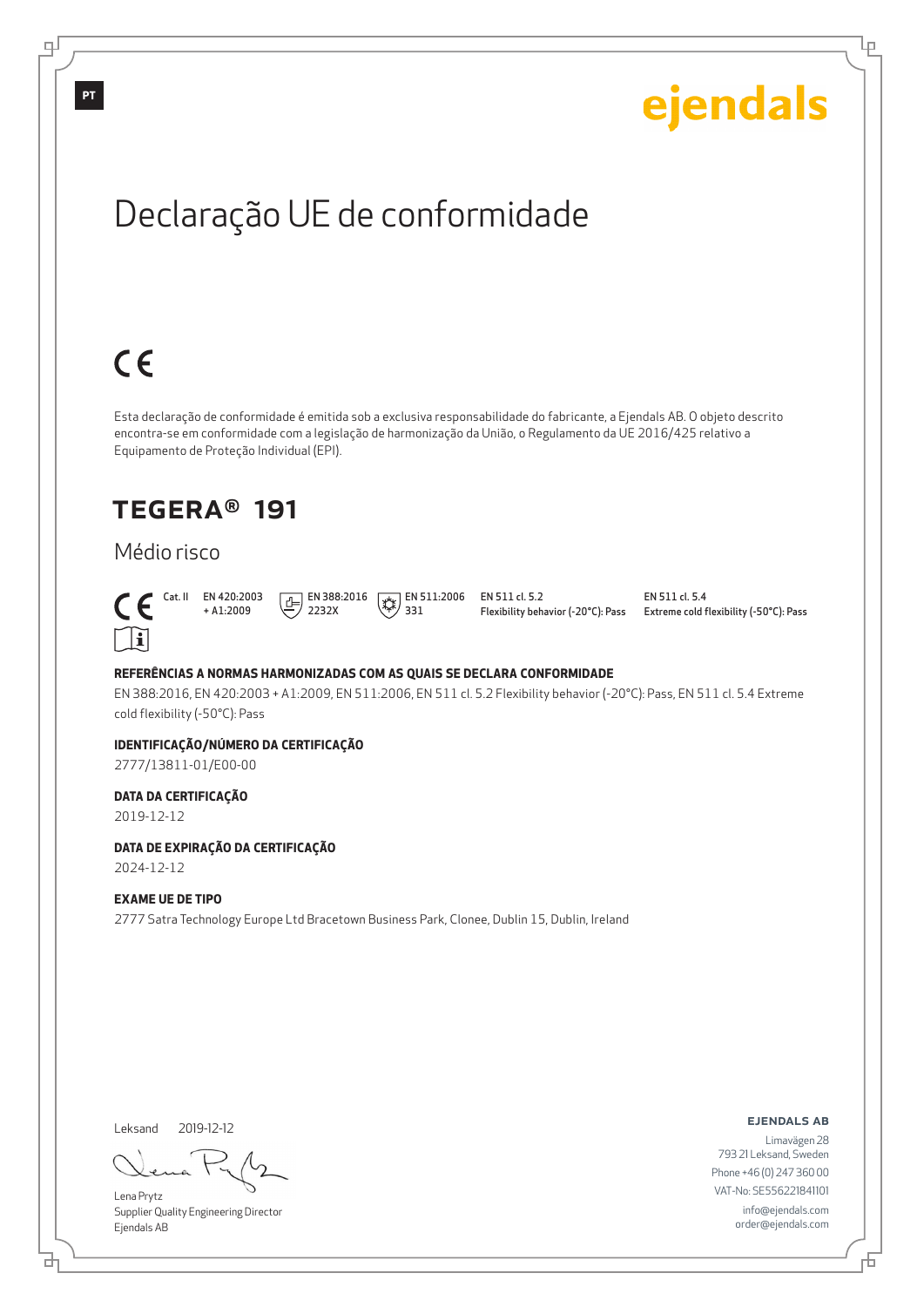Ļμ

# Declaraţie UE privind conformitatea

# $C \in$

Această declaraţie de conformitate este emisă în condiţiile responsabilităţii exclusive a producătorului Ejendals AB. Obiectul descris este în conformitate cu Regulamentul PPE UE 2016/425, referitor la echipamentele de protecţie personală (Personal Protective Equipment – PPE), din cadrul legislaţiei de armonizare a Uniunii.

## TEGERA® 191

## Risc mediu



 Cat. II EN 420:2003 + A1:2009  $\boxed{E}$  EN 388:2016 2232X

 $\left(\frac{1}{2}\right)$  EN 511:2006 331

EN 511 cl. 5.2 Flexibility behavior (-20°C): Pass EN 511 cl. 5.4 Extreme cold flexibility (-50°C): Pass

#### **TRIMITERI LA STANDARDELE ARMONIZATE CU CARE ESTE DECLARATĂ CONFORMITATEA**

EN 388:2016, EN 420:2003 + A1:2009, EN 511:2006, EN 511 cl. 5.2 Flexibility behavior (-20°C): Pass, EN 511 cl. 5.4 Extreme cold flexibility (-50°C): Pass

#### **IDENTIFICARE/NUMĂR DE CERTIFICARE**

2777/13811-01/E00-00

#### **DATA CERTIFICĂRII**

2019-12-12

#### **DATA DE EXPIRARE A CERTIFICĂRII**

2024-12-12

#### **EXAMINARE TIP UE**

2777 Satra Technology Europe Ltd Bracetown Business Park, Clonee, Dublin 15, Dublin, Ireland

Leksand 2019-12-12

브

Lena Prytz Supplier Quality Engineering Director Ejendals AB

ejendals ab

F

Limavägen 28 793 21 Leksand, Sweden Phone +46 (0) 247 360 00 VAT-No: SE556221841101 info@ejendals.com order@ejendals.com

**RO**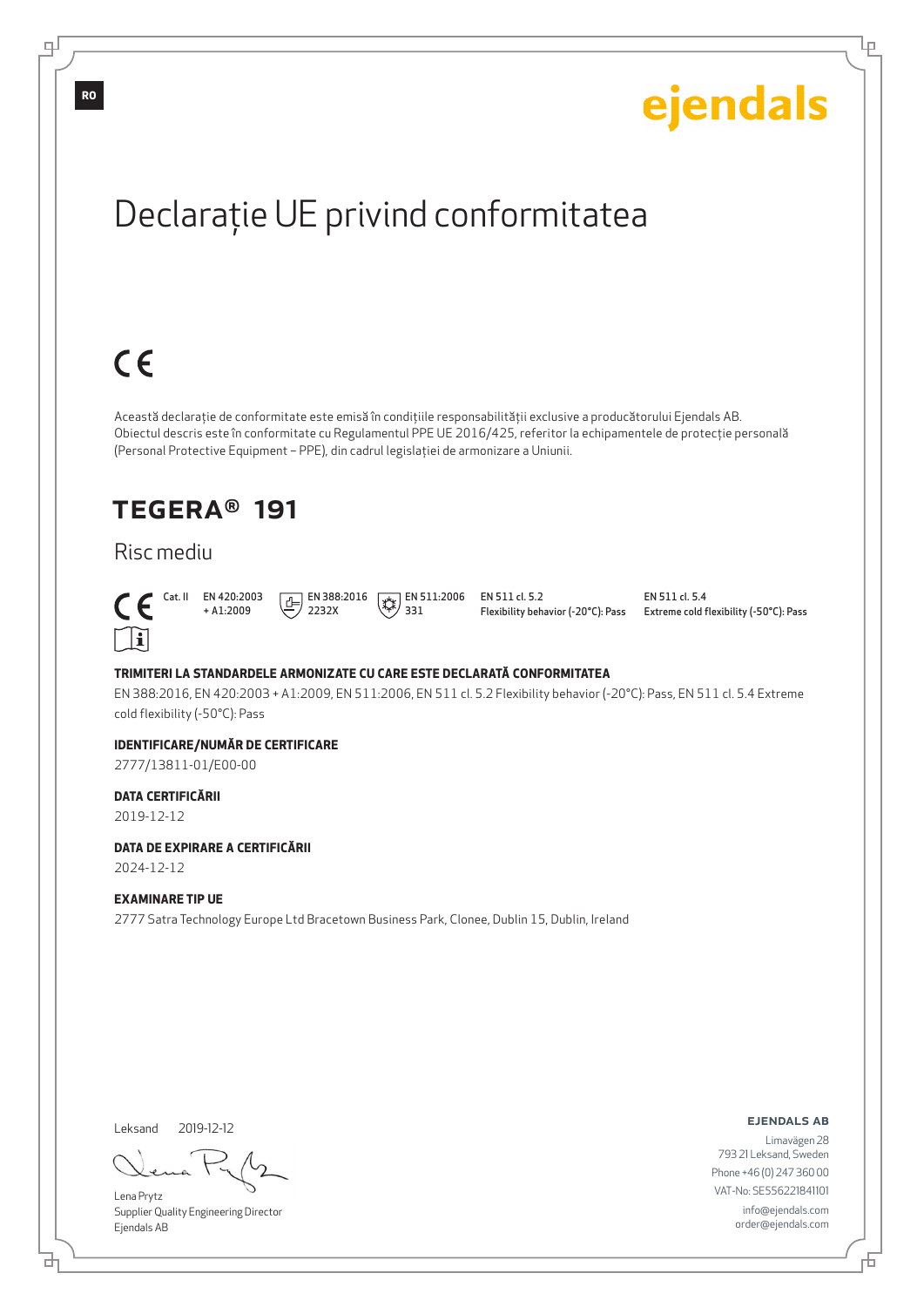Ļμ

# AB Uygunluk beyanı

# $C \in$

Bu uygunluk beyanı, üretici Ejendals AB'nin yegane sorumluluğu altında yayımlanır. Açıklanan ürün, Birlik uyum yasası Kişisel Koruyucu Donanım (KKD) Direktifi EU 2016/425 sayılı AB Yönetmeliği ile uyumludur.

## TEGERA® 191

## Orta risk



+ A1:2009  $\boxed{1}$  EN 388:2016 2232X

 $\sqrt{\frac{1}{2}}$  EN 511:2006 331

EN 511 cl. 5.2 Flexibility behavior (-20°C): Pass

EN 511 cl. 5.4 Extreme cold flexibility (-50°C): Pass

#### **UYGUNLUĞUN BEYAN EDILDIĞI UYUMLU STANDARTLAR IÇIN REFERANSLAR**

EN 388:2016, EN 420:2003 + A1:2009, EN 511:2006, EN 511 cl. 5.2 Flexibility behavior (-20°C): Pass, EN 511 cl. 5.4 Extreme cold flexibility (-50°C): Pass

#### **KIMLIK/SERTIFIKA NUMARASI**

2777/13811-01/E00-00

#### **SERTIFIKA TARIHI**

2019-12-12

#### **SERTIFIKA BITIŞ TARIHI**

2024-12-12

#### **AB TIP INCELEMESI**

2777 Satra Technology Europe Ltd Bracetown Business Park, Clonee, Dublin 15, Dublin, Ireland

Leksand 2019-12-12

Lena Prytz Supplier Quality Engineering Director Ejendals AB

#### ejendals ab

Limavägen 28 793 21 Leksand, Sweden Phone +46 (0) 247 360 00 VAT-No: SE556221841101 info@ejendals.com order@ejendals.com

டி

**TR**

<u>다</u>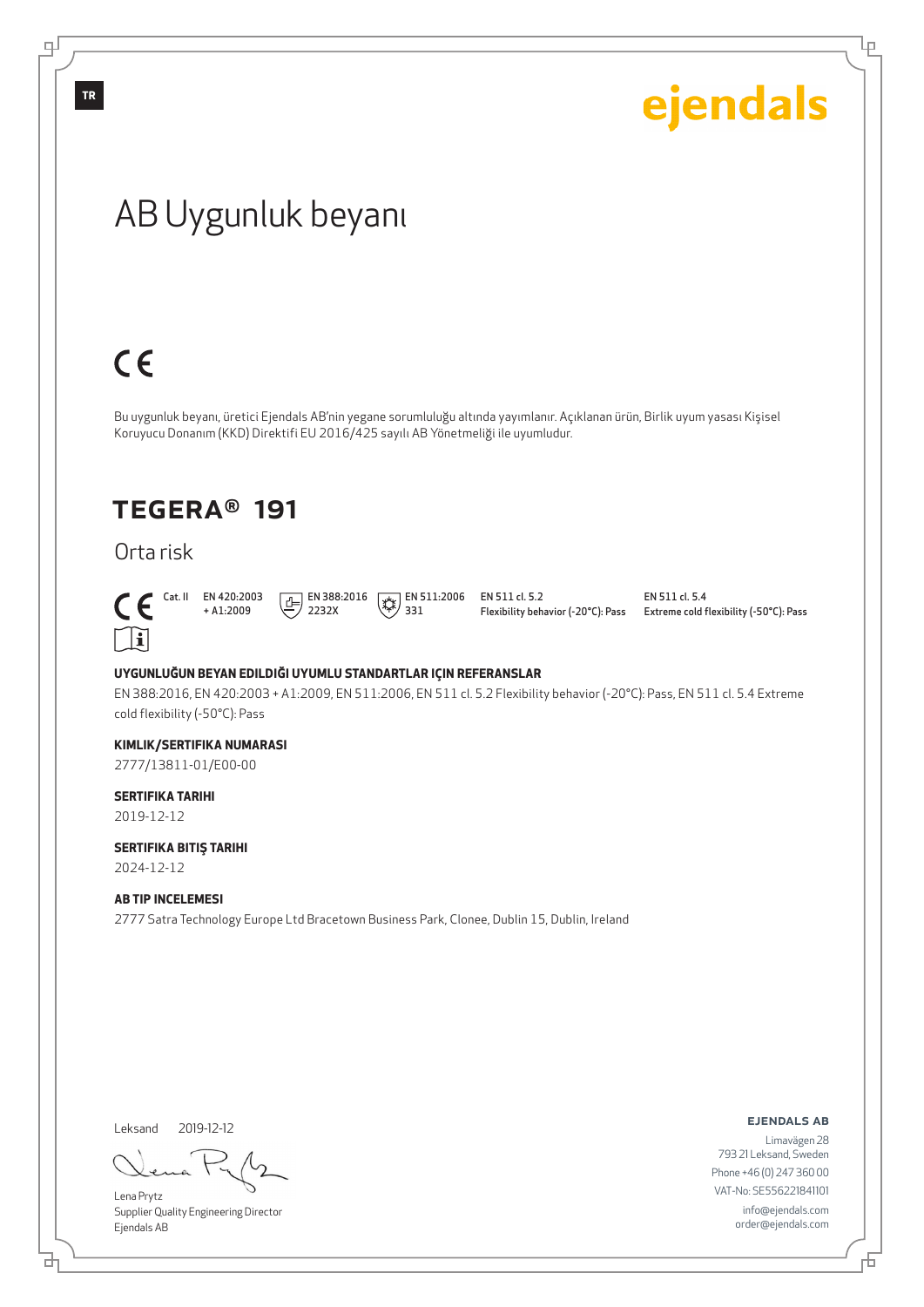Ļμ

# Vyhlásenie o zhode EÚ

# $C \in$

Toto vyhlásenie o zhode sa vydáva výlučne na zodpovednosť výrobcu Ejendals AB. Uvedený predmet vyhlásenia je v zhode s príslušnými harmonizačnými právnymi predpismi Únie Nariadenie EÚ 2016/425 o ochrane osobných ochranných prostriedkov (OOP).

## TEGERA® 191

## Stredné riziko



 Cat. II EN 420:2003 + A1:2009  $\boxed{E}$  EN 388:2016 2232X

 $\left(\frac{1}{2}\right)$  EN 511:2006 331

EN 511 cl. 5.2 Flexibility behavior (-20°C): Pass EN 511 cl. 5.4 Extreme cold flexibility (-50°C): Pass

#### **ODKAZY NA HARMONIZOVANÉ NORMY, NA ZÁKLADE KTORÝCH BOLA VYHLÁSENÁ ZHODA**

EN 388:2016, EN 420:2003 + A1:2009, EN 511:2006, EN 511 cl. 5.2 Flexibility behavior (-20°C): Pass, EN 511 cl. 5.4 Extreme cold flexibility (-50°C): Pass

#### **IDENTIFIKÁCIA/ČÍSLO CERTIFIKÁCIE**

2777/13811-01/E00-00

#### **DÁTUM CERTIFIKÁCIE**

2019-12-12

#### **DÁTUM UPLYNUTIA PLATNOSTI CERTIFIKÁTU**

2024-12-12

#### **SKÚŠKA TYPU EÚ**

2777 Satra Technology Europe Ltd Bracetown Business Park, Clonee, Dublin 15, Dublin, Ireland

Leksand 2019-12-12

Lena Prytz Supplier Quality Engineering Director Ejendals AB

#### ejendals ab

Đ

Limavägen 28 793 21 Leksand, Sweden Phone +46 (0) 247 360 00 VAT-No: SE556221841101 info@ejendals.com order@ejendals.com

டி

**SK**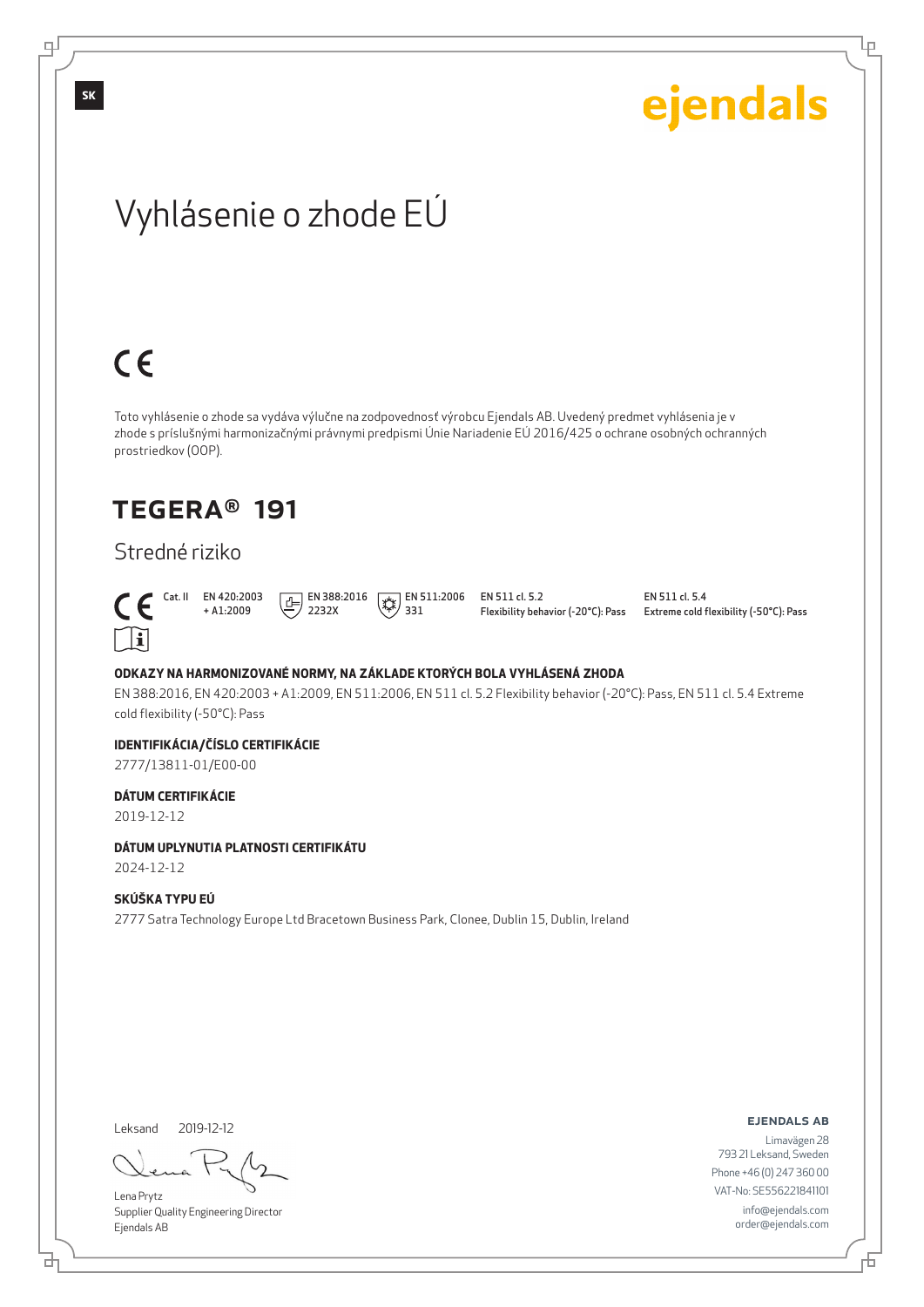

Leksand 2019-12-12

브

டி

Lena Prytz Supplier Quality Engineering Director Ejendals AB

ejendals ab

Đ

Ļμ

Limavägen 28 793 21 Leksand, Sweden Phone +46 (0) 247 360 00 VAT-No: SE556221841101 info@ejendals.com order@ejendals.com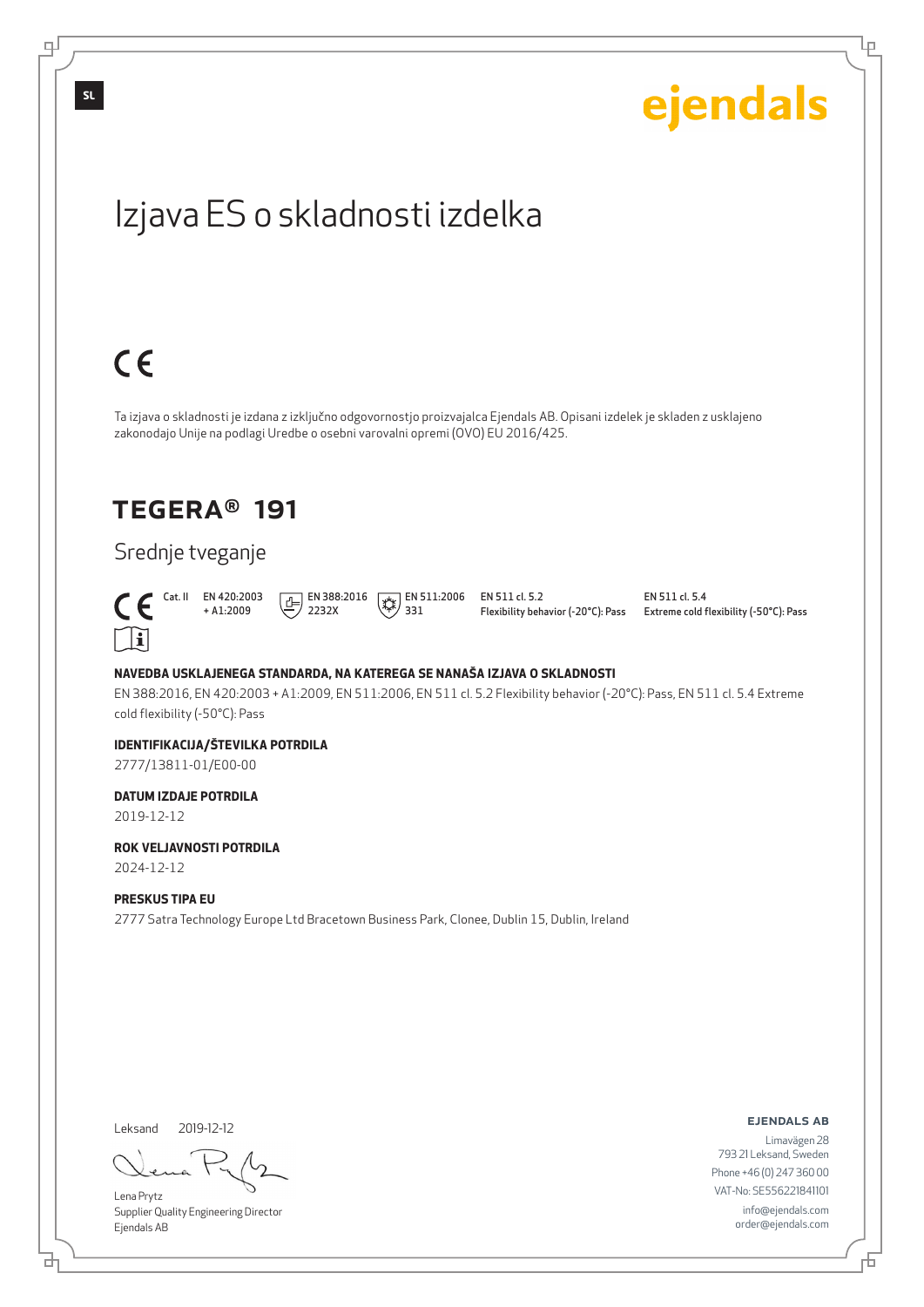டி

ejendals

Ļμ

# ES atitikties deklaracija

# $C \in$

Ši atitikties deklaracija pateikiama tik gamintojo "Ejendals AB" atsakomybe. Nurodytas objektas atitinka Sąjungos derinamųjų teisės aktų asmeninių apsaugos priemonių reglamentą ES 2016/425.

## TEGERA® 191

## Vidutinė rizika



+ A1:2009  $\boxed{1}$  EN 388:2016 2232X

 $\left(\frac{1}{2}\right)$  EN 511:2006 331

EN 511 cl. 5.2 Flexibility behavior (-20°C): Pass EN 511 cl. 5.4 Extreme cold flexibility (-50°C): Pass

#### **NUORODOS Į SUDERINTUS STANDARTUS, KURIAIS REMIANTIS DEKLARUOJAMA ATITIKTIS**

EN 388:2016, EN 420:2003 + A1:2009, EN 511:2006, EN 511 cl. 5.2 Flexibility behavior (-20°C): Pass, EN 511 cl. 5.4 Extreme cold flexibility (-50°C): Pass

#### **IDENTIFIKAVIMAS / SERTIFIKAVIMO NUMERIS**

2777/13811-01/E00-00

#### **SERTIFIKAVIMO DATA**

2019-12-12

#### **SERTIFIKATO GALIOJIMO PABAIGOS DATA**

2024-12-12

#### **ES TIPO PATIKRINIMAS**

2777 Satra Technology Europe Ltd Bracetown Business Park, Clonee, Dublin 15, Dublin, Ireland

Leksand 2019-12-12

Lena Prytz Supplier Quality Engineering Director Ejendals AB

ejendals ab

Đ

Limavägen 28 793 21 Leksand, Sweden Phone +46 (0) 247 360 00 VAT-No: SE556221841101 info@ejendals.com order@ejendals.com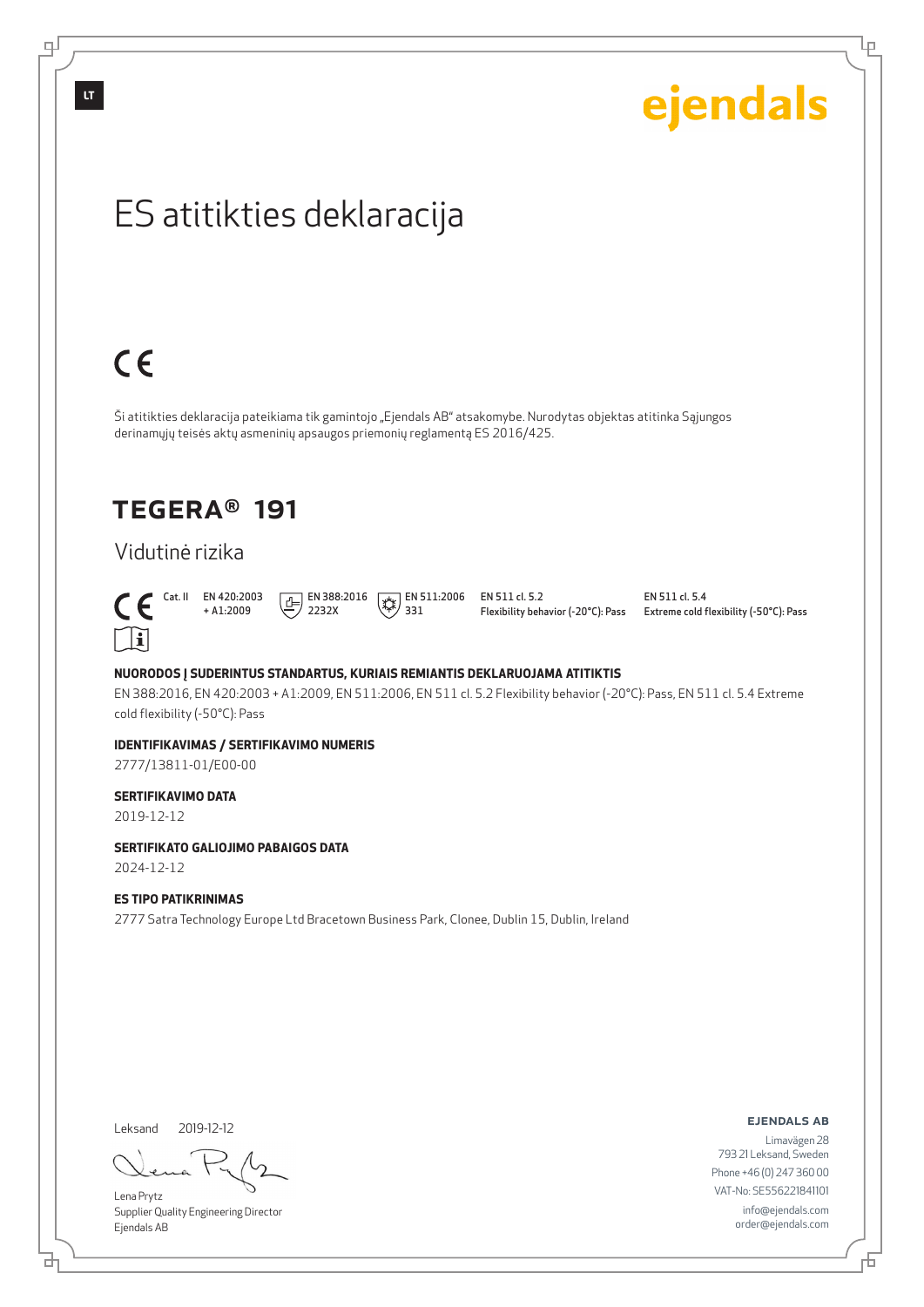

Leksand 2019-12-12

브

டி

Lena Prytz Supplier Quality Engineering Director Ejendals AB

ejendals ab

Limavägen 28 793 21 Leksand, Sweden Phone +46 (0) 247 360 00 VAT-No: SE556221841101 info@ejendals.com order@ejendals.com

F

Ļμ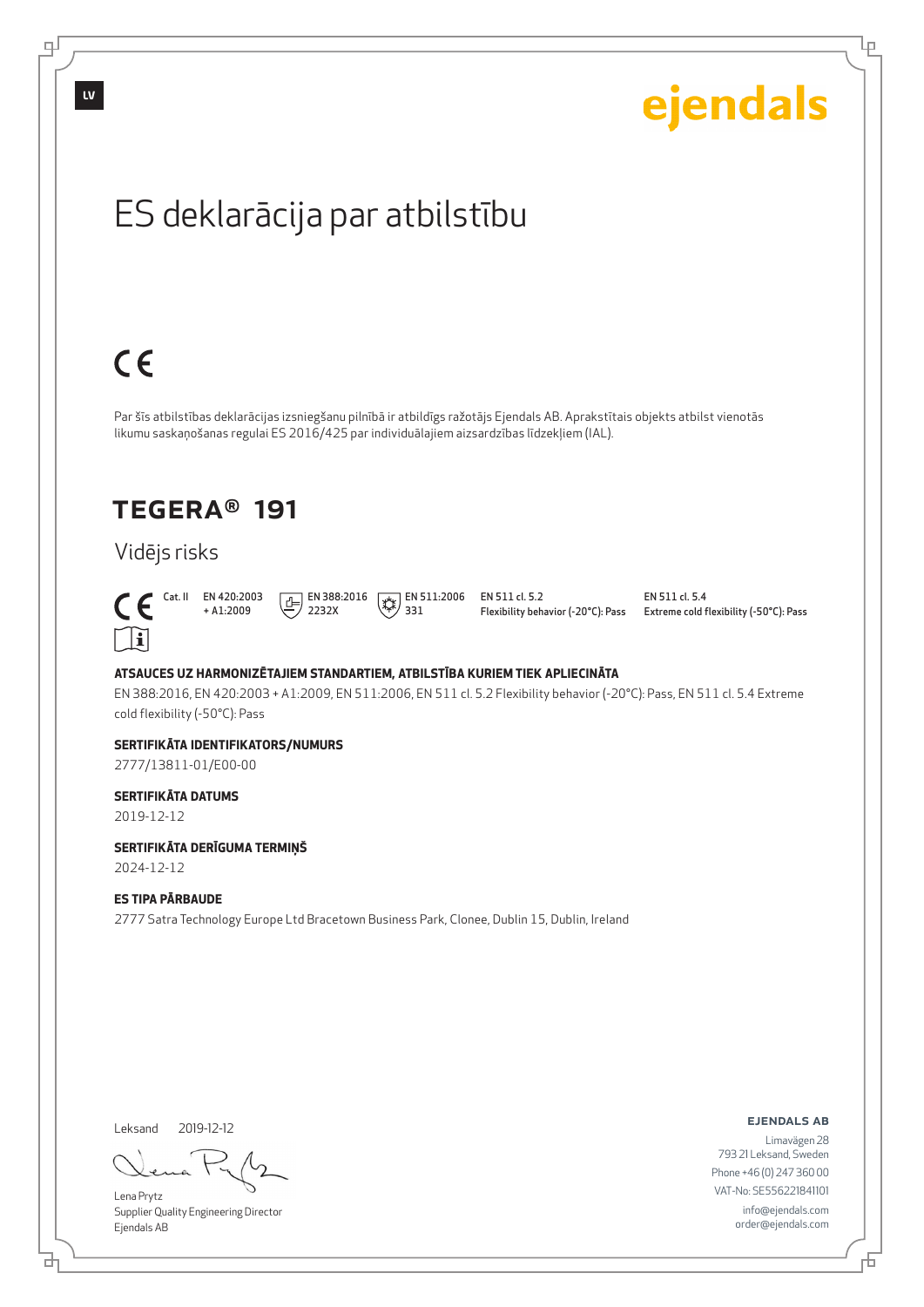Lр

# ЕС декларация за съответствие

# $C \in$

Настоящата декларация за съответствие е издадена на отговорността на производителя Ejendals AB. Предметът на декларацията е в съответствие със законодателството на Съюза за хармонизация относно личните предпазни средства (ЛПС), Регламент (ЕС) 2016/425.

# TEGERA® 191

#### Среден риск



 Cat. II EN 420:2003 + A1:2009  $E$  EN 388:2016 2232X

 $\sqrt{\frac{1}{2}}$  EN 511:2006 331

EN 511 cl. 5.2 Flexibility behavior (-20°C): Pass EN 511 cl. 5.4 Extreme cold flexibility (-50°C): Pass

#### **ПОЗОВАВАНИЯ СЕ ХАРМОНИЗИРАНИ СТАНДАРТИ, ЗА КОИТО СЕ ДЕКЛАРИРА СЪОТВЕТСТВИЕ**

EN 388:2016, EN 420:2003 + A1:2009, EN 511:2006, EN 511 cl. 5.2 Flexibility behavior (-20°C): Pass, EN 511 cl. 5.4 Extreme cold flexibility (-50°C): Pass

#### **ИДЕНТИФИКАЦИЯ/НОМЕР НА СЕРТИФИКАТА**

2777/13811-01/E00-00

#### **ДАТА НА ИЗДАВАНЕ НА СЕРТИФИКАТА**

2019-12-12

#### **ДАТА НА ВАЛИДНОСТ НА СЕРТИФИКАТА**

2024-12-12

#### **ЕС-ТИП ИЗСЛЕДВАНЕ**

2777 Satra Technology Europe Ltd Bracetown Business Park, Clonee, Dublin 15, Dublin, Ireland

Leksand 2019-12-12

브

Lena Prytz Supplier Quality Engineering Director Ejendals AB

ejendals ab

舌

Limavägen 28 793 21 Leksand, Sweden Phone +46 (0) 247 360 00 VAT-No: SE556221841101 info@ejendals.com order@ejendals.com

**BG**